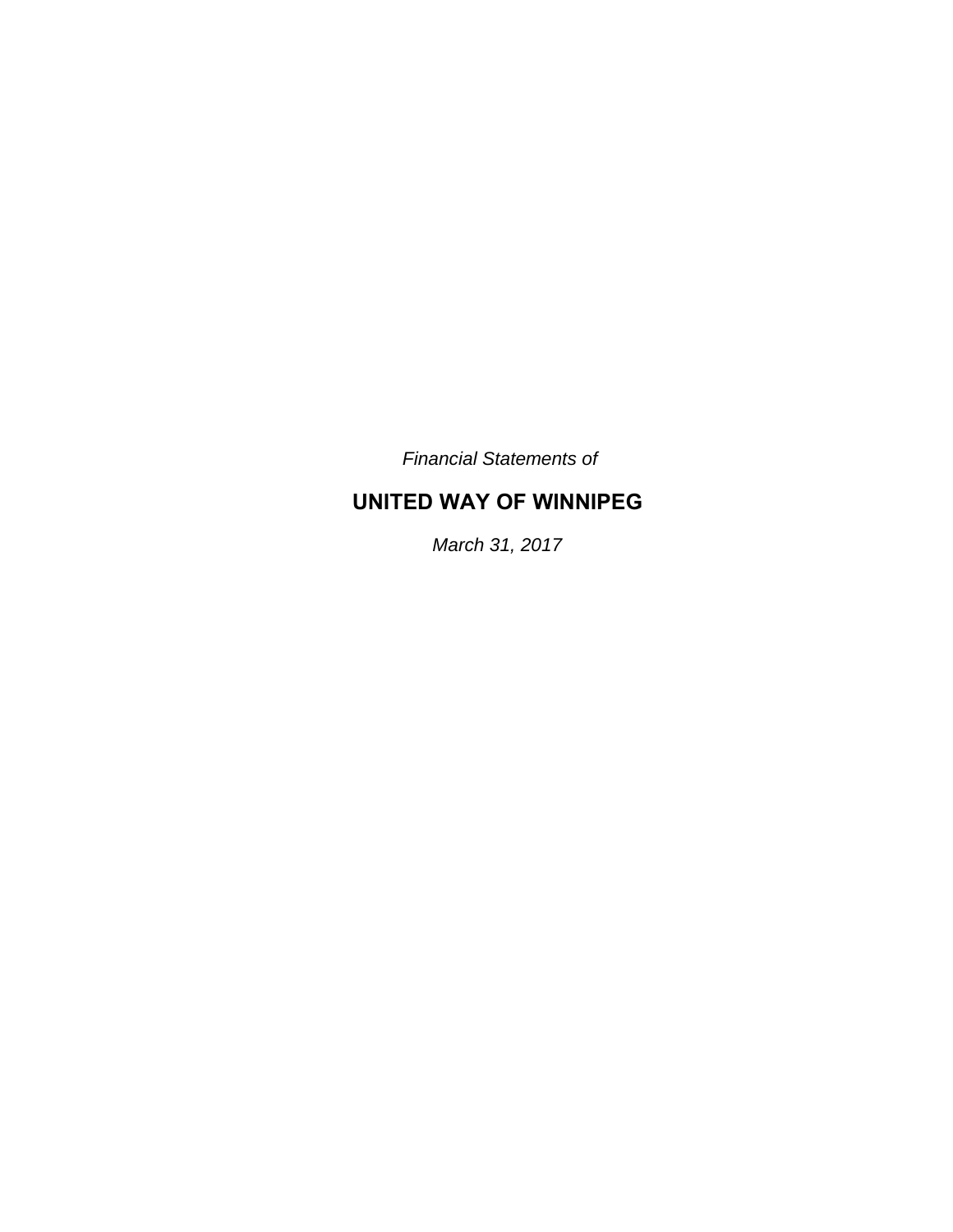

Deloitte LLP 360 Main Street Suite 2300 Winnipeg MB R3C 3Z3 Canada

Tel: 204-942-0051 Fax: 204-947-9390 www.deloitte.ca

# **INDEPENDENT AUDITOR'S REPORT**

To the Members, United Way of Winnipeg

We have audited the accompanying financial statements of United Way of Winnipeg, which comprise the statement of financial position as at March 31, 2017 and the statement of community and operating activities and changes in fund balances and statement of cash flows for the year then ended and the notes to the financial statements.

#### *Management's responsibility for the financial statements*

Management is responsible for the preparation and fair presentation of these financial statements in accordance with Canadian accounting standards for not-for-profit organizations, and for such internal control as management determines is necessary to enable the preparation of financial statements that are free from material misstatement, whether due to fraud or error.

#### *Auditor's responsibility*

Our responsibility is to express an opinion on these financial statements based on our audit. We conducted our audit in accordance with Canadian generally accepted auditing standards. Those standards require that we comply with ethical requirements and plan and perform the audit to obtain reasonable assurance about whether the financial statements are free from material misstatement.

An audit involves performing procedures to obtain audit evidence about the amounts and disclosures in the financial statements. The procedures selected depend on the auditor's judgment, including the assessment of the risks of material misstatement of the financial statements, whether due to fraud or error. In making those risk assessments, the auditor considers internal control relevant to the entity's preparation and fair presentation of the financial statements in order to design audit procedures that are appropriate in the circumstances, but not for the purpose of expressing an opinion on the effectiveness of the entity's internal control. An audit also includes evaluating the appropriateness of accounting policies used and the reasonableness of accounting estimates made by management, as well as evaluating the overall presentation of the financial statements.

We believe that the audit evidence we have obtained in our audit is sufficient and appropriate to provide a basis for our audit opinion.

#### *Opinion*

In our opinion, the financial statements present fairly, in all material respects, the financial position of United Way of Winnipeg as at March 31, 2017 and the results of its operations and its cash flows for the year then ended in accordance with Canadian accounting standards for not-for-profit organizations.

Chartered Professional Accountants May 29, 2017 Winnipeg, Manitoba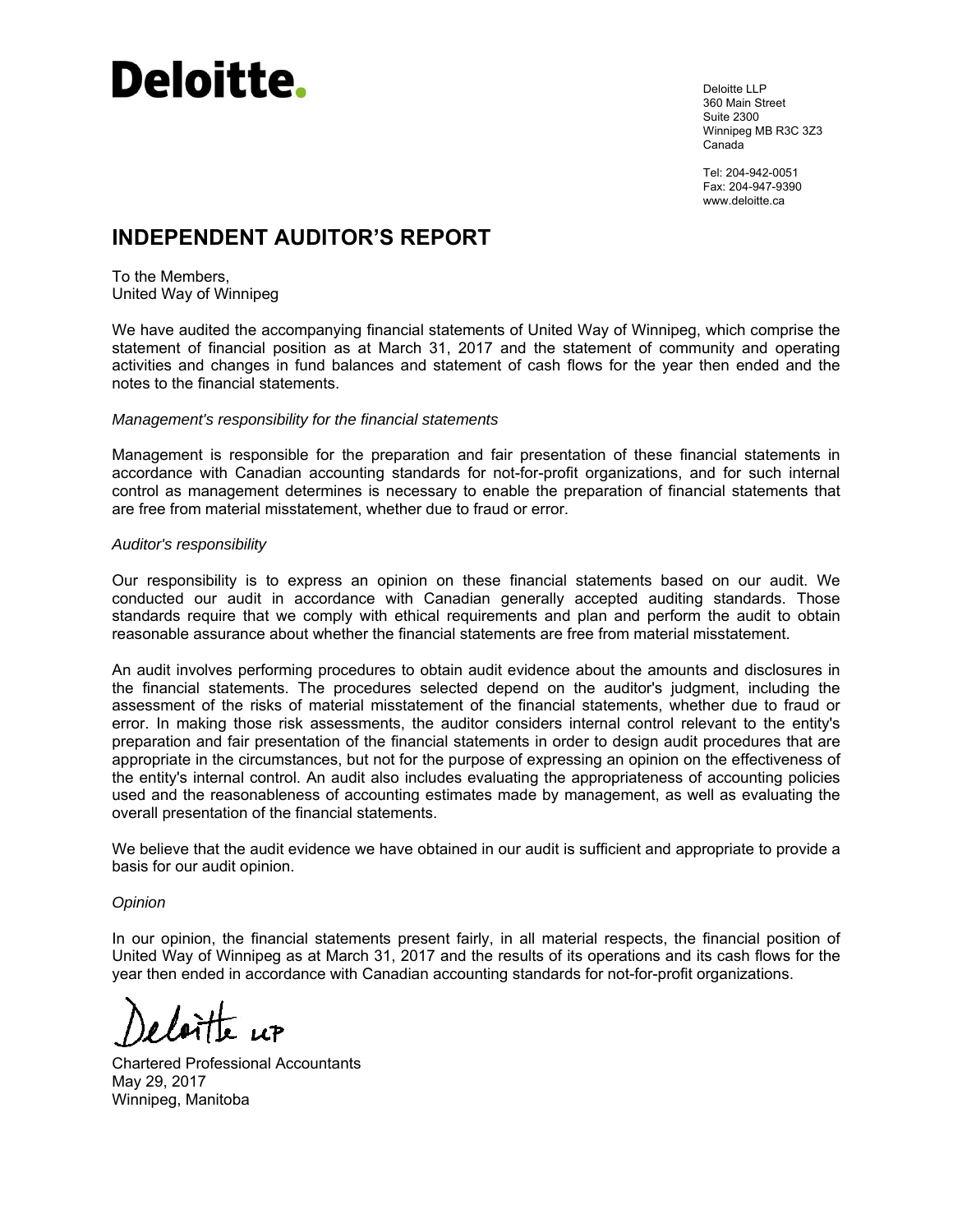# **TABLE OF CONTENTS**

|                                                                              | Page      |
|------------------------------------------------------------------------------|-----------|
| <b>Statement of Financial Position</b>                                       |           |
| Statement of Community and Operating Activities and Changes in Fund Balances |           |
| for the year ended March 31, 2017                                            | 2         |
| Statement of Community and Operating Activities and Changes in Fund Balances |           |
| for the year ended March 31, 2016                                            | 3         |
| <b>Statement of Cash Flows</b>                                               | 4         |
| Notes to the Financial Statements                                            | 5 –<br>15 |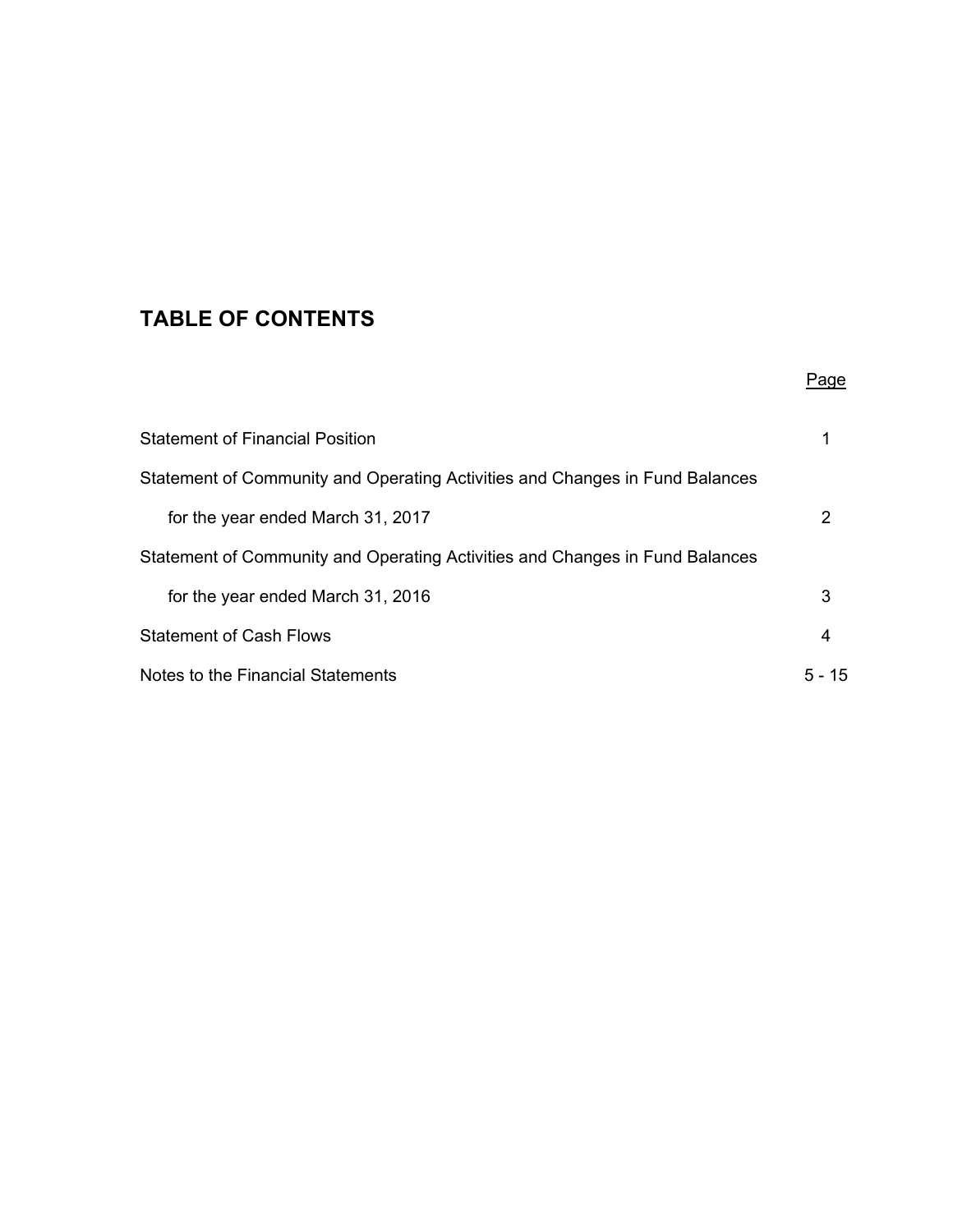|                                                   | 2017            | 2016                     |
|---------------------------------------------------|-----------------|--------------------------|
|                                                   |                 |                          |
| <b>ASSETS</b>                                     |                 |                          |
| CASH AND INVESTMENTS (Note 4)                     | \$33,826,548    | \$31,624,076             |
| PLEDGES RECEIVABLE (Note 5)                       | 12,481,230      | 10,769,972               |
| CAPITAL ASSETS (Note 6)                           | 8,743,801       | 8,988,005                |
|                                                   | \$55,051,579    | $\overline{$}51,382,053$ |
| <b>LIABILITIES</b>                                |                 |                          |
| ACCOUNTS PAYABLE AND ACCRUED LIABILITIES (Note 7) | 1,583,862<br>\$ | \$<br>1,280,525          |
| MORTGAGE PAYABLE (Note 8)                         | 1,289,024       | 1,550,870                |
| DEFERRED CONTRIBUTIONS (Note 9)                   | 1,489,606       | 1,375,305                |
| <b>OTHER LIABILITIES (Note 10)</b>                | 3,446,812       | 1,684,508                |
|                                                   | 7,809,304       | 5,891,208                |
| <b>FUND BALANCES</b> (Note 3)                     |                 |                          |
| <b>COMMUNITY FUND</b>                             | 20,957,714      | 20,918,180               |
| <b>OPERATING FUND</b>                             | 438,468         | 325,836                  |
| <b>CAPITAL ASSETS FUND</b>                        | 6,890,785       | 7,134,989                |
| <b>TOMORROW FUND</b>                              | 13,500,382      | 12,866,381               |
| <b>STABILIZATION FUND</b>                         | 5,264,926       | 4,080,459                |
| <b>BUILDING FUND</b>                              | 190,000         | 165,000                  |
|                                                   | 47,242,275      | 45,490,845               |
|                                                   | \$55,051,579    | $\overline{51,382,053}$  |

APPROVED ON BEHALF OF THE BOARD OF TRUSTEES

 $IMPHAL-$ 

Marilyn McLaren, Chairperson

. . . . . . . . . . . . . . . . . . . . . . . . . . . . . . . . . . .

Ainsley Donald, Treasurer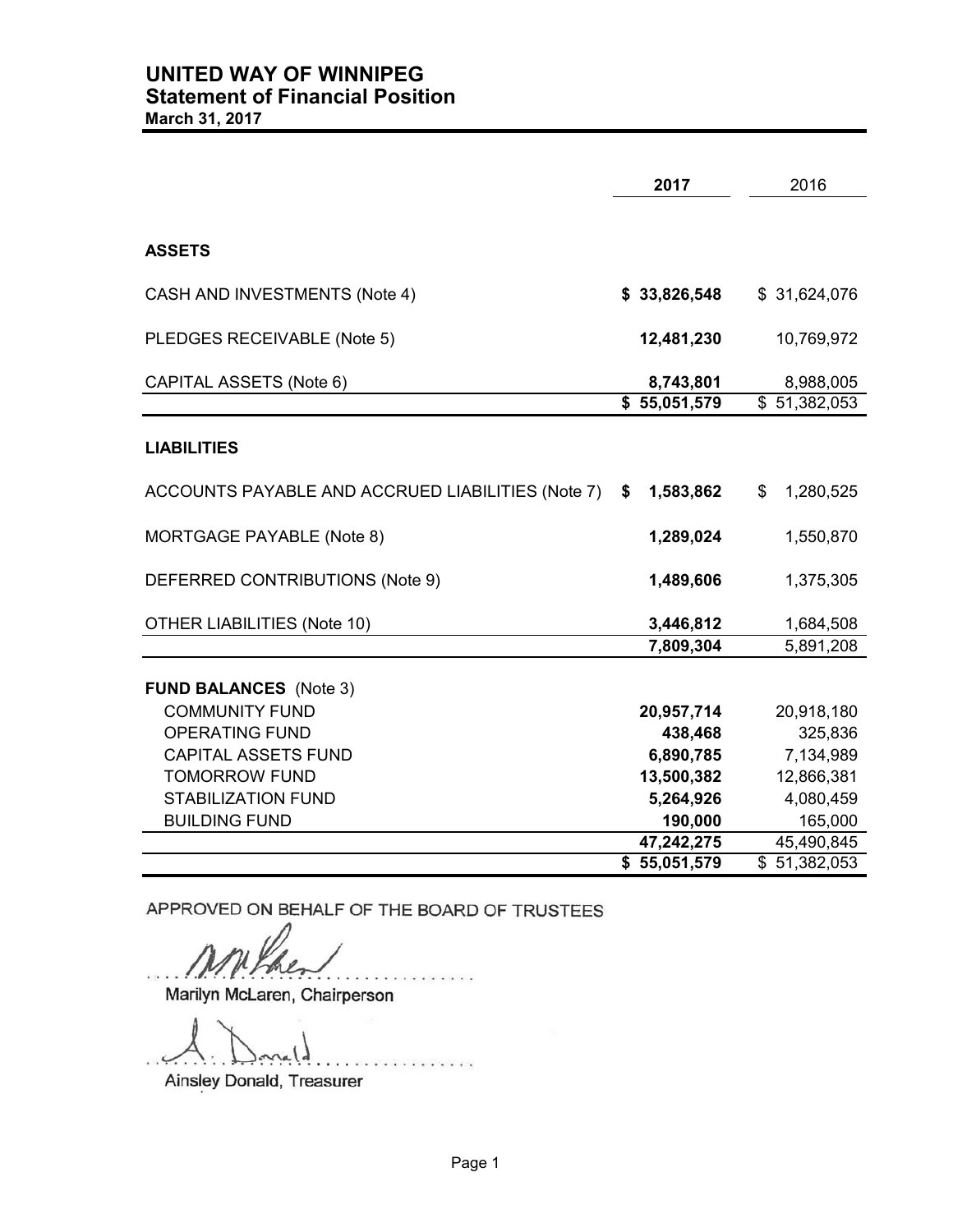## **UNITED WAY OF WINNIPEGStatement of Community and Operating Activities and Changes in Fund Balances**

**Year Ended March 31, 2017**

| Community<br>Stabilization<br><b>Building</b><br>Operating<br><b>Capital Assets</b><br>Tomorrow<br>Fund<br>Fund<br>Fund<br>Fund<br>Fund<br>Fund<br><b>Total</b><br><b>REVENUE</b><br>Net campaign contributions:<br>19,337,897<br>\$<br>19,337,897<br>Donations<br>For Every Family - Vision Philanthropy (Note 14)<br>63.594<br>63,594<br>Donor directed<br>1,048,190<br>1,048,190<br>Donor directed fees<br>28,741<br>28,741<br>Recoveries from the campaigns of prior years<br>186,695<br>186,695<br>453,286<br>453,286<br>Legacy giving<br>Government Grants (Note 15)<br>4,516,603<br>80,000<br>4,436,603<br>Sponsorships, grants and other income<br>381,694<br>1,020,629<br>638,935<br>Funding partners and special initiatives<br>7,000<br>7,000<br>50th Anniversary - Crowd Funding<br>1,603<br>1,603<br>The Winnipeg Boldness Project revenue (Note 13)<br>766,208<br>766,208<br>Investment income (Note 2b)<br>2,640,078<br>2,640,078<br>22,130,122<br>4,847,038<br>453,286<br>2,640,078<br>30,070,524<br>$\blacksquare$<br>$\overline{\phantom{a}}$<br><b>COMMUNITY INVESTMENT</b><br>17,285,381<br>17,285,381<br>Funding to agencies<br>Donor directed<br>1,048,190<br>1,048,190<br>Programs and activities<br>3,347,527<br>3,347,527<br>The Winnipeg Boldness Project expenses (Note 13)<br>766,208<br>766,208<br>For Every Family - Vision Philanthropy (Note 14)<br>63,594<br>63,594<br>50th Anniversary - Crowd Funding Expense<br>1,565<br>1,565<br>Management and administration<br>509,338<br>509,338<br>United Way of Canada<br>260,258<br>260,258<br>23,282,061<br>22,512,465<br>769,596<br>$\blacksquare$<br>$\blacksquare$<br>$\blacksquare$<br>$\blacksquare$<br><b>OPERATIONS</b><br>Resource development<br>4,390,837<br>4,390,837<br><b>Business development</b><br>153,327<br>153,327<br>Organizational development initiatives<br>20,603<br>20,603<br>Amortization of capital assets<br>408,126<br>408,126<br>4,564,767<br>408,126<br>4,972,893<br>$\blacksquare$<br>$\blacksquare$<br>$\blacksquare$<br>$\blacksquare$<br><b>One-Time Special Initiatives</b><br>64,140<br>64,140<br>$\blacksquare$<br>$\blacksquare$<br>1,751,430<br>Net funds before transfers<br>(382, 343)<br>(408, 126)<br>453,286<br>2,640,078<br>(551, 465)<br>664,097<br>421,877<br>163,922<br>180,715<br>(1,455,611)<br>Interfund transfers (Note 3)<br>25,000<br>325,836<br>12,866,381<br>45,490,845<br>Opening fund balance<br>20,918,180<br>7,134,989<br>4,080,459<br>165,000<br>20,957,714<br>438,468<br>190,000<br>47,242,275<br>Closing fund balance<br>\$<br>6,890,785<br>\$13,500,382<br>5,264,926<br>\$<br>\$ |  |  |  | 2017 |  |  |  |
|--------------------------------------------------------------------------------------------------------------------------------------------------------------------------------------------------------------------------------------------------------------------------------------------------------------------------------------------------------------------------------------------------------------------------------------------------------------------------------------------------------------------------------------------------------------------------------------------------------------------------------------------------------------------------------------------------------------------------------------------------------------------------------------------------------------------------------------------------------------------------------------------------------------------------------------------------------------------------------------------------------------------------------------------------------------------------------------------------------------------------------------------------------------------------------------------------------------------------------------------------------------------------------------------------------------------------------------------------------------------------------------------------------------------------------------------------------------------------------------------------------------------------------------------------------------------------------------------------------------------------------------------------------------------------------------------------------------------------------------------------------------------------------------------------------------------------------------------------------------------------------------------------------------------------------------------------------------------------------------------------------------------------------------------------------------------------------------------------------------------------------------------------------------------------------------------------------------------------------------------------------------------------------------------------------------------------------------------------------------------------------------------------------------------------------------------------------------------------------------------------------------------------------------------------------------------------------------------------------------------------------|--|--|--|------|--|--|--|
|                                                                                                                                                                                                                                                                                                                                                                                                                                                                                                                                                                                                                                                                                                                                                                                                                                                                                                                                                                                                                                                                                                                                                                                                                                                                                                                                                                                                                                                                                                                                                                                                                                                                                                                                                                                                                                                                                                                                                                                                                                                                                                                                                                                                                                                                                                                                                                                                                                                                                                                                                                                                                                |  |  |  |      |  |  |  |
|                                                                                                                                                                                                                                                                                                                                                                                                                                                                                                                                                                                                                                                                                                                                                                                                                                                                                                                                                                                                                                                                                                                                                                                                                                                                                                                                                                                                                                                                                                                                                                                                                                                                                                                                                                                                                                                                                                                                                                                                                                                                                                                                                                                                                                                                                                                                                                                                                                                                                                                                                                                                                                |  |  |  |      |  |  |  |
|                                                                                                                                                                                                                                                                                                                                                                                                                                                                                                                                                                                                                                                                                                                                                                                                                                                                                                                                                                                                                                                                                                                                                                                                                                                                                                                                                                                                                                                                                                                                                                                                                                                                                                                                                                                                                                                                                                                                                                                                                                                                                                                                                                                                                                                                                                                                                                                                                                                                                                                                                                                                                                |  |  |  |      |  |  |  |
|                                                                                                                                                                                                                                                                                                                                                                                                                                                                                                                                                                                                                                                                                                                                                                                                                                                                                                                                                                                                                                                                                                                                                                                                                                                                                                                                                                                                                                                                                                                                                                                                                                                                                                                                                                                                                                                                                                                                                                                                                                                                                                                                                                                                                                                                                                                                                                                                                                                                                                                                                                                                                                |  |  |  |      |  |  |  |
|                                                                                                                                                                                                                                                                                                                                                                                                                                                                                                                                                                                                                                                                                                                                                                                                                                                                                                                                                                                                                                                                                                                                                                                                                                                                                                                                                                                                                                                                                                                                                                                                                                                                                                                                                                                                                                                                                                                                                                                                                                                                                                                                                                                                                                                                                                                                                                                                                                                                                                                                                                                                                                |  |  |  |      |  |  |  |
|                                                                                                                                                                                                                                                                                                                                                                                                                                                                                                                                                                                                                                                                                                                                                                                                                                                                                                                                                                                                                                                                                                                                                                                                                                                                                                                                                                                                                                                                                                                                                                                                                                                                                                                                                                                                                                                                                                                                                                                                                                                                                                                                                                                                                                                                                                                                                                                                                                                                                                                                                                                                                                |  |  |  |      |  |  |  |
|                                                                                                                                                                                                                                                                                                                                                                                                                                                                                                                                                                                                                                                                                                                                                                                                                                                                                                                                                                                                                                                                                                                                                                                                                                                                                                                                                                                                                                                                                                                                                                                                                                                                                                                                                                                                                                                                                                                                                                                                                                                                                                                                                                                                                                                                                                                                                                                                                                                                                                                                                                                                                                |  |  |  |      |  |  |  |
|                                                                                                                                                                                                                                                                                                                                                                                                                                                                                                                                                                                                                                                                                                                                                                                                                                                                                                                                                                                                                                                                                                                                                                                                                                                                                                                                                                                                                                                                                                                                                                                                                                                                                                                                                                                                                                                                                                                                                                                                                                                                                                                                                                                                                                                                                                                                                                                                                                                                                                                                                                                                                                |  |  |  |      |  |  |  |
|                                                                                                                                                                                                                                                                                                                                                                                                                                                                                                                                                                                                                                                                                                                                                                                                                                                                                                                                                                                                                                                                                                                                                                                                                                                                                                                                                                                                                                                                                                                                                                                                                                                                                                                                                                                                                                                                                                                                                                                                                                                                                                                                                                                                                                                                                                                                                                                                                                                                                                                                                                                                                                |  |  |  |      |  |  |  |
|                                                                                                                                                                                                                                                                                                                                                                                                                                                                                                                                                                                                                                                                                                                                                                                                                                                                                                                                                                                                                                                                                                                                                                                                                                                                                                                                                                                                                                                                                                                                                                                                                                                                                                                                                                                                                                                                                                                                                                                                                                                                                                                                                                                                                                                                                                                                                                                                                                                                                                                                                                                                                                |  |  |  |      |  |  |  |
|                                                                                                                                                                                                                                                                                                                                                                                                                                                                                                                                                                                                                                                                                                                                                                                                                                                                                                                                                                                                                                                                                                                                                                                                                                                                                                                                                                                                                                                                                                                                                                                                                                                                                                                                                                                                                                                                                                                                                                                                                                                                                                                                                                                                                                                                                                                                                                                                                                                                                                                                                                                                                                |  |  |  |      |  |  |  |
|                                                                                                                                                                                                                                                                                                                                                                                                                                                                                                                                                                                                                                                                                                                                                                                                                                                                                                                                                                                                                                                                                                                                                                                                                                                                                                                                                                                                                                                                                                                                                                                                                                                                                                                                                                                                                                                                                                                                                                                                                                                                                                                                                                                                                                                                                                                                                                                                                                                                                                                                                                                                                                |  |  |  |      |  |  |  |
|                                                                                                                                                                                                                                                                                                                                                                                                                                                                                                                                                                                                                                                                                                                                                                                                                                                                                                                                                                                                                                                                                                                                                                                                                                                                                                                                                                                                                                                                                                                                                                                                                                                                                                                                                                                                                                                                                                                                                                                                                                                                                                                                                                                                                                                                                                                                                                                                                                                                                                                                                                                                                                |  |  |  |      |  |  |  |
|                                                                                                                                                                                                                                                                                                                                                                                                                                                                                                                                                                                                                                                                                                                                                                                                                                                                                                                                                                                                                                                                                                                                                                                                                                                                                                                                                                                                                                                                                                                                                                                                                                                                                                                                                                                                                                                                                                                                                                                                                                                                                                                                                                                                                                                                                                                                                                                                                                                                                                                                                                                                                                |  |  |  |      |  |  |  |
|                                                                                                                                                                                                                                                                                                                                                                                                                                                                                                                                                                                                                                                                                                                                                                                                                                                                                                                                                                                                                                                                                                                                                                                                                                                                                                                                                                                                                                                                                                                                                                                                                                                                                                                                                                                                                                                                                                                                                                                                                                                                                                                                                                                                                                                                                                                                                                                                                                                                                                                                                                                                                                |  |  |  |      |  |  |  |
|                                                                                                                                                                                                                                                                                                                                                                                                                                                                                                                                                                                                                                                                                                                                                                                                                                                                                                                                                                                                                                                                                                                                                                                                                                                                                                                                                                                                                                                                                                                                                                                                                                                                                                                                                                                                                                                                                                                                                                                                                                                                                                                                                                                                                                                                                                                                                                                                                                                                                                                                                                                                                                |  |  |  |      |  |  |  |
|                                                                                                                                                                                                                                                                                                                                                                                                                                                                                                                                                                                                                                                                                                                                                                                                                                                                                                                                                                                                                                                                                                                                                                                                                                                                                                                                                                                                                                                                                                                                                                                                                                                                                                                                                                                                                                                                                                                                                                                                                                                                                                                                                                                                                                                                                                                                                                                                                                                                                                                                                                                                                                |  |  |  |      |  |  |  |
|                                                                                                                                                                                                                                                                                                                                                                                                                                                                                                                                                                                                                                                                                                                                                                                                                                                                                                                                                                                                                                                                                                                                                                                                                                                                                                                                                                                                                                                                                                                                                                                                                                                                                                                                                                                                                                                                                                                                                                                                                                                                                                                                                                                                                                                                                                                                                                                                                                                                                                                                                                                                                                |  |  |  |      |  |  |  |
|                                                                                                                                                                                                                                                                                                                                                                                                                                                                                                                                                                                                                                                                                                                                                                                                                                                                                                                                                                                                                                                                                                                                                                                                                                                                                                                                                                                                                                                                                                                                                                                                                                                                                                                                                                                                                                                                                                                                                                                                                                                                                                                                                                                                                                                                                                                                                                                                                                                                                                                                                                                                                                |  |  |  |      |  |  |  |
|                                                                                                                                                                                                                                                                                                                                                                                                                                                                                                                                                                                                                                                                                                                                                                                                                                                                                                                                                                                                                                                                                                                                                                                                                                                                                                                                                                                                                                                                                                                                                                                                                                                                                                                                                                                                                                                                                                                                                                                                                                                                                                                                                                                                                                                                                                                                                                                                                                                                                                                                                                                                                                |  |  |  |      |  |  |  |
|                                                                                                                                                                                                                                                                                                                                                                                                                                                                                                                                                                                                                                                                                                                                                                                                                                                                                                                                                                                                                                                                                                                                                                                                                                                                                                                                                                                                                                                                                                                                                                                                                                                                                                                                                                                                                                                                                                                                                                                                                                                                                                                                                                                                                                                                                                                                                                                                                                                                                                                                                                                                                                |  |  |  |      |  |  |  |
|                                                                                                                                                                                                                                                                                                                                                                                                                                                                                                                                                                                                                                                                                                                                                                                                                                                                                                                                                                                                                                                                                                                                                                                                                                                                                                                                                                                                                                                                                                                                                                                                                                                                                                                                                                                                                                                                                                                                                                                                                                                                                                                                                                                                                                                                                                                                                                                                                                                                                                                                                                                                                                |  |  |  |      |  |  |  |
|                                                                                                                                                                                                                                                                                                                                                                                                                                                                                                                                                                                                                                                                                                                                                                                                                                                                                                                                                                                                                                                                                                                                                                                                                                                                                                                                                                                                                                                                                                                                                                                                                                                                                                                                                                                                                                                                                                                                                                                                                                                                                                                                                                                                                                                                                                                                                                                                                                                                                                                                                                                                                                |  |  |  |      |  |  |  |
|                                                                                                                                                                                                                                                                                                                                                                                                                                                                                                                                                                                                                                                                                                                                                                                                                                                                                                                                                                                                                                                                                                                                                                                                                                                                                                                                                                                                                                                                                                                                                                                                                                                                                                                                                                                                                                                                                                                                                                                                                                                                                                                                                                                                                                                                                                                                                                                                                                                                                                                                                                                                                                |  |  |  |      |  |  |  |
|                                                                                                                                                                                                                                                                                                                                                                                                                                                                                                                                                                                                                                                                                                                                                                                                                                                                                                                                                                                                                                                                                                                                                                                                                                                                                                                                                                                                                                                                                                                                                                                                                                                                                                                                                                                                                                                                                                                                                                                                                                                                                                                                                                                                                                                                                                                                                                                                                                                                                                                                                                                                                                |  |  |  |      |  |  |  |
|                                                                                                                                                                                                                                                                                                                                                                                                                                                                                                                                                                                                                                                                                                                                                                                                                                                                                                                                                                                                                                                                                                                                                                                                                                                                                                                                                                                                                                                                                                                                                                                                                                                                                                                                                                                                                                                                                                                                                                                                                                                                                                                                                                                                                                                                                                                                                                                                                                                                                                                                                                                                                                |  |  |  |      |  |  |  |
|                                                                                                                                                                                                                                                                                                                                                                                                                                                                                                                                                                                                                                                                                                                                                                                                                                                                                                                                                                                                                                                                                                                                                                                                                                                                                                                                                                                                                                                                                                                                                                                                                                                                                                                                                                                                                                                                                                                                                                                                                                                                                                                                                                                                                                                                                                                                                                                                                                                                                                                                                                                                                                |  |  |  |      |  |  |  |
|                                                                                                                                                                                                                                                                                                                                                                                                                                                                                                                                                                                                                                                                                                                                                                                                                                                                                                                                                                                                                                                                                                                                                                                                                                                                                                                                                                                                                                                                                                                                                                                                                                                                                                                                                                                                                                                                                                                                                                                                                                                                                                                                                                                                                                                                                                                                                                                                                                                                                                                                                                                                                                |  |  |  |      |  |  |  |
|                                                                                                                                                                                                                                                                                                                                                                                                                                                                                                                                                                                                                                                                                                                                                                                                                                                                                                                                                                                                                                                                                                                                                                                                                                                                                                                                                                                                                                                                                                                                                                                                                                                                                                                                                                                                                                                                                                                                                                                                                                                                                                                                                                                                                                                                                                                                                                                                                                                                                                                                                                                                                                |  |  |  |      |  |  |  |
|                                                                                                                                                                                                                                                                                                                                                                                                                                                                                                                                                                                                                                                                                                                                                                                                                                                                                                                                                                                                                                                                                                                                                                                                                                                                                                                                                                                                                                                                                                                                                                                                                                                                                                                                                                                                                                                                                                                                                                                                                                                                                                                                                                                                                                                                                                                                                                                                                                                                                                                                                                                                                                |  |  |  |      |  |  |  |
|                                                                                                                                                                                                                                                                                                                                                                                                                                                                                                                                                                                                                                                                                                                                                                                                                                                                                                                                                                                                                                                                                                                                                                                                                                                                                                                                                                                                                                                                                                                                                                                                                                                                                                                                                                                                                                                                                                                                                                                                                                                                                                                                                                                                                                                                                                                                                                                                                                                                                                                                                                                                                                |  |  |  |      |  |  |  |
|                                                                                                                                                                                                                                                                                                                                                                                                                                                                                                                                                                                                                                                                                                                                                                                                                                                                                                                                                                                                                                                                                                                                                                                                                                                                                                                                                                                                                                                                                                                                                                                                                                                                                                                                                                                                                                                                                                                                                                                                                                                                                                                                                                                                                                                                                                                                                                                                                                                                                                                                                                                                                                |  |  |  |      |  |  |  |
|                                                                                                                                                                                                                                                                                                                                                                                                                                                                                                                                                                                                                                                                                                                                                                                                                                                                                                                                                                                                                                                                                                                                                                                                                                                                                                                                                                                                                                                                                                                                                                                                                                                                                                                                                                                                                                                                                                                                                                                                                                                                                                                                                                                                                                                                                                                                                                                                                                                                                                                                                                                                                                |  |  |  |      |  |  |  |
|                                                                                                                                                                                                                                                                                                                                                                                                                                                                                                                                                                                                                                                                                                                                                                                                                                                                                                                                                                                                                                                                                                                                                                                                                                                                                                                                                                                                                                                                                                                                                                                                                                                                                                                                                                                                                                                                                                                                                                                                                                                                                                                                                                                                                                                                                                                                                                                                                                                                                                                                                                                                                                |  |  |  |      |  |  |  |
|                                                                                                                                                                                                                                                                                                                                                                                                                                                                                                                                                                                                                                                                                                                                                                                                                                                                                                                                                                                                                                                                                                                                                                                                                                                                                                                                                                                                                                                                                                                                                                                                                                                                                                                                                                                                                                                                                                                                                                                                                                                                                                                                                                                                                                                                                                                                                                                                                                                                                                                                                                                                                                |  |  |  |      |  |  |  |
|                                                                                                                                                                                                                                                                                                                                                                                                                                                                                                                                                                                                                                                                                                                                                                                                                                                                                                                                                                                                                                                                                                                                                                                                                                                                                                                                                                                                                                                                                                                                                                                                                                                                                                                                                                                                                                                                                                                                                                                                                                                                                                                                                                                                                                                                                                                                                                                                                                                                                                                                                                                                                                |  |  |  |      |  |  |  |
|                                                                                                                                                                                                                                                                                                                                                                                                                                                                                                                                                                                                                                                                                                                                                                                                                                                                                                                                                                                                                                                                                                                                                                                                                                                                                                                                                                                                                                                                                                                                                                                                                                                                                                                                                                                                                                                                                                                                                                                                                                                                                                                                                                                                                                                                                                                                                                                                                                                                                                                                                                                                                                |  |  |  |      |  |  |  |
|                                                                                                                                                                                                                                                                                                                                                                                                                                                                                                                                                                                                                                                                                                                                                                                                                                                                                                                                                                                                                                                                                                                                                                                                                                                                                                                                                                                                                                                                                                                                                                                                                                                                                                                                                                                                                                                                                                                                                                                                                                                                                                                                                                                                                                                                                                                                                                                                                                                                                                                                                                                                                                |  |  |  |      |  |  |  |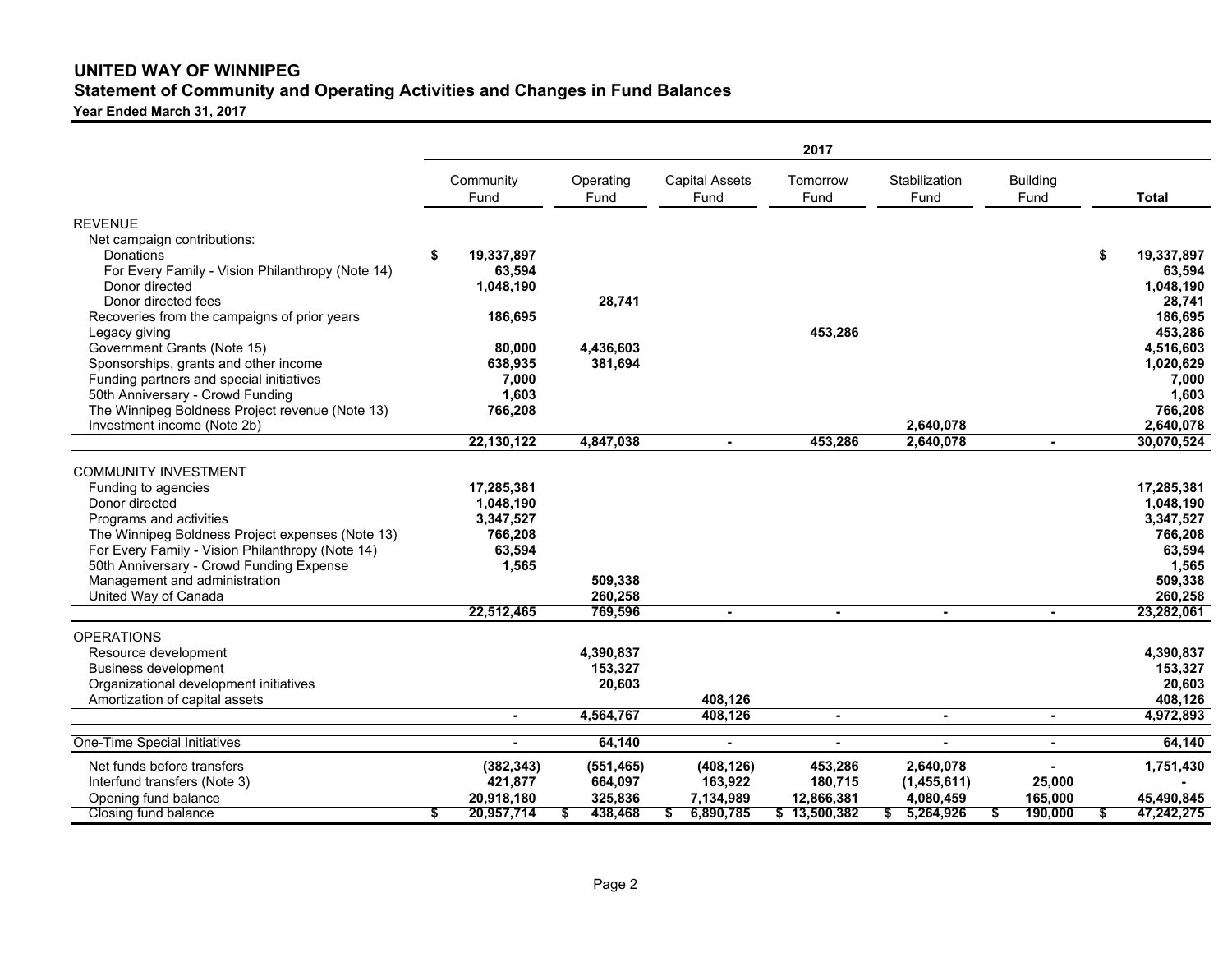## **UNITED WAY OF WINNIPEGStatement of Community and Operating Activities and Changes in Fund Balances**

**Year Ended March 31, 2016**

|                                                                                                                                                             |                                          |    |                       |                               | 2016               |                       |                         |                                                    |
|-------------------------------------------------------------------------------------------------------------------------------------------------------------|------------------------------------------|----|-----------------------|-------------------------------|--------------------|-----------------------|-------------------------|----------------------------------------------------|
|                                                                                                                                                             | Community<br>Fund                        |    | Operating<br>Fund     | <b>Capital Assets</b><br>Fund | Tomorrow<br>Fund   | Stabilization<br>Fund | <b>Building</b><br>Fund | <b>Total</b>                                       |
| <b>REVENUE</b>                                                                                                                                              |                                          |    |                       |                               |                    |                       |                         |                                                    |
| Net campaign contributions:<br>Donations<br>Donor directed<br>Donor directed fees<br>Recoveries from the campaigns of prior years                           | \$<br>19,641,184<br>1,142,540<br>218,085 |    | 12,501                |                               |                    |                       |                         | \$<br>19,641,184<br>1,142,540<br>12,501<br>218,085 |
| Legacy giving<br>Government Grants (Note 15)<br>Sponsorships, grants and other income                                                                       | 80,000<br>476,690                        |    | 4,291,639<br>415,945  |                               | 430,823            |                       |                         | 430,823<br>4,371,639<br>892,635                    |
| Funding partners and special initiatives<br>50th Anniversary Revenue<br>50th Anniversary - Crowd Funding<br>The Winnipeg Boldness Project revenue (Note 13) | 40,637<br>28,586<br>984,496              |    | 144,278               |                               |                    |                       |                         | 40,637<br>144,278<br>28,586<br>984,496             |
| Investment income (Note 2b)                                                                                                                                 |                                          |    |                       |                               |                    | 88,351                |                         | 88,351                                             |
|                                                                                                                                                             | 22,612,218                               |    | 4,864,363             | $\blacksquare$                | 430,823            | 88,351                | $\blacksquare$          | 27,995,755                                         |
| <b>COMMUNITY INVESTMENT</b><br>Funding to agencies<br>Donor directed                                                                                        | 17,411,589<br>1,142,540                  |    |                       |                               |                    |                       |                         | 17,411,589<br>1,142,540                            |
| Programs and activities<br>The Winnipeg Boldness Project expenses (Note 13)<br>50th Anniversary - Crowd Funding Expense                                     | 3,350,776<br>984,496<br>28,586           |    |                       |                               |                    |                       |                         | 3,350,776<br>984,496<br>28,586                     |
| Management and administration<br>United Way of Canada                                                                                                       |                                          |    | 491,362<br>246,157    |                               |                    |                       |                         | 491,362<br>246,157                                 |
|                                                                                                                                                             | 22,917,987                               |    | 737,519               | $\blacksquare$                | $\blacksquare$     | $\blacksquare$        | $\blacksquare$          | 23,655,506                                         |
| <b>OPERATIONS</b><br>Resource development                                                                                                                   |                                          |    | 4,295,228             |                               |                    |                       |                         | 4,295,228                                          |
| <b>Business development</b><br>Organizational development initiatives                                                                                       |                                          |    | 97,587<br>26,952      |                               |                    |                       |                         | 97,587<br>26,952                                   |
| Amortization of capital assets                                                                                                                              | $\sim$                                   |    | 4,419,767             | 410,965<br>410,965            | $\blacksquare$     | $\sim$                | $\sim$                  | 410,965<br>4,830,732                               |
| One-Time Special Initiatives                                                                                                                                | $\blacksquare$                           |    | 348,331               | $\blacksquare$                | $\blacksquare$     | $\blacksquare$        | $\blacksquare$          | 348,331                                            |
| Net funds before transfers<br>Interfund transfers (Note 3)                                                                                                  | (305, 769)<br>586,404                    |    | (641, 254)<br>602,822 | (410, 965)<br>261,861         | 430,823<br>167,553 | 88,351<br>(1,643,640) | 25,000                  | (838, 814)                                         |
| Opening fund balance                                                                                                                                        | 20,637,545                               |    | 364,268               | 7,284,093                     | 12,268,005         | 5,635,748             | 140,000                 | 46,329,659                                         |
| <b>Closing fund balance</b>                                                                                                                                 | \$<br>20,918,180                         | S. | 325,836               | 7,134,989                     | \$12,866,381       | \$<br>4,080,459       | 165,000                 | 45,490,845                                         |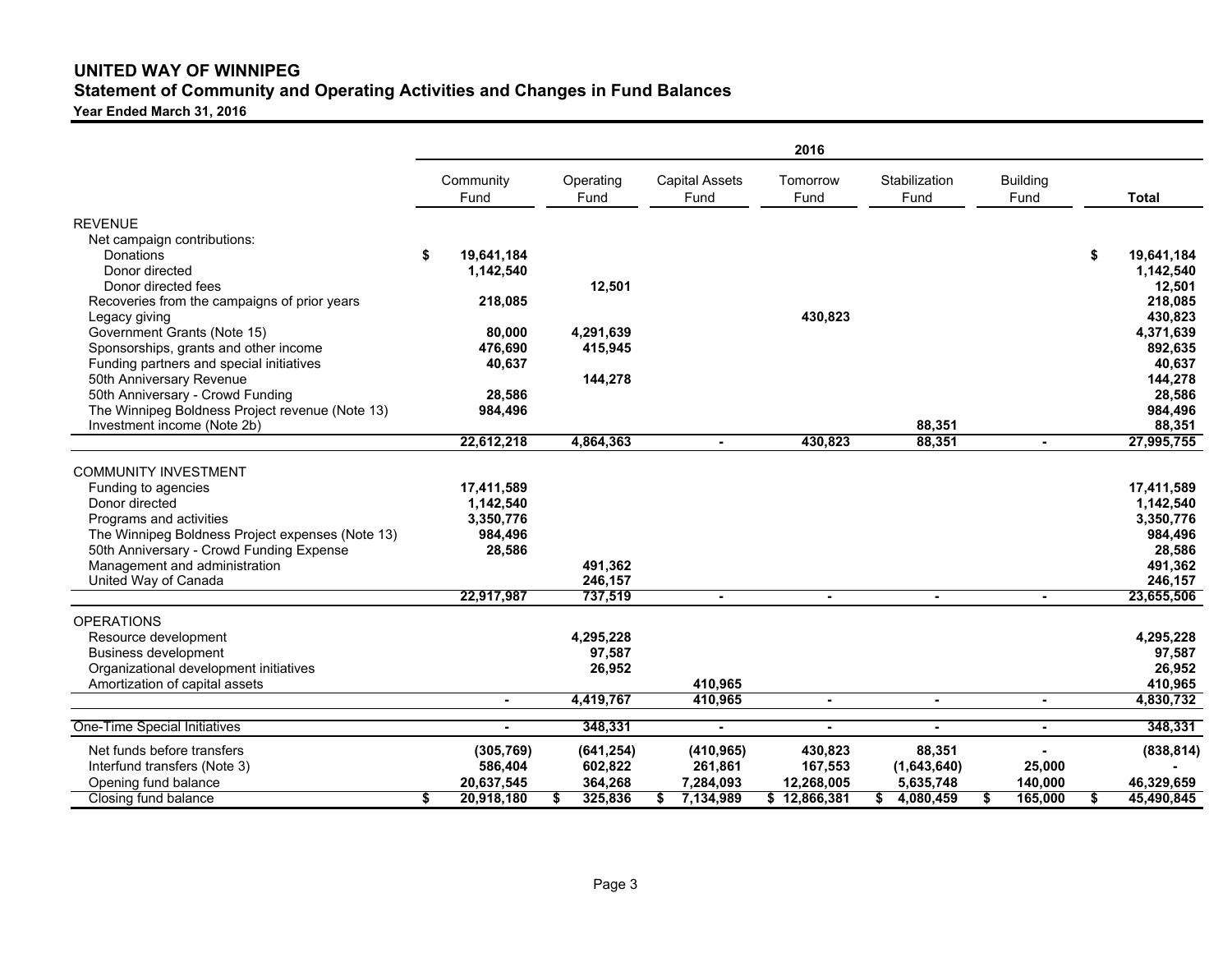# **UNITED WAY OF WINNIPEG**

## **Statement of Cash Flows**

**Year ended March 31, 2017**

|                                              | 2017                        |             |                          | 2016       |
|----------------------------------------------|-----------------------------|-------------|--------------------------|------------|
| Cash flows from operating activities         |                             |             |                          |            |
| Net funds before transfers                   | \$                          | 1,751,430   | \$                       | (838, 814) |
| Items not involving cash                     |                             |             |                          |            |
| Amortization                                 |                             | 408,126     |                          | 410,965    |
| Unrealized gain on investments               |                             | (2,647,532) |                          | (77, 826)  |
|                                              |                             |             |                          |            |
| Non-operating Tomorrow Fund contributions    |                             | (453, 286)  |                          | (430, 823) |
| Change in deferred contributions             |                             | 114,301     |                          | 368,360    |
| Changes in non-cash working capital          |                             | 237,566     |                          | 152,988    |
|                                              |                             | (589, 395)  |                          | (415, 150) |
|                                              |                             |             |                          |            |
| Cash flows from financing activities         |                             |             |                          |            |
| <b>Tomorrow Fund contributions received</b>  |                             | 530,103     |                          | 368,348    |
| New Building Capital contributions received  |                             | 40,000      |                          | 34,286     |
| Repayment of mortgage payable                |                             | (261, 846)  |                          | (163, 477) |
|                                              |                             | 308,257     |                          | 239,157    |
|                                              |                             |             |                          |            |
| Cash flows from investing activity           |                             |             |                          |            |
| Capital expenditures, net                    |                             | (163, 922)  |                          | (261, 861) |
|                                              |                             |             |                          |            |
| Change in cash and cash equivalents          |                             | (445,060)   |                          | (437, 854) |
|                                              |                             |             |                          |            |
| Cash and cash equivalents, beginning of year |                             | 5,961,281   |                          | 6,399,135  |
|                                              |                             |             |                          |            |
| Cash and cash equivalents, end of year       | \$                          | 5,516,221   | \$                       | 5,961,281  |
|                                              |                             |             |                          |            |
| <b>Represented by:</b>                       |                             |             |                          |            |
|                                              |                             |             |                          |            |
| Cash                                         | \$                          | 5,061,784   | \$                       | 5,508,356  |
| Short-term investments                       |                             | 454,437     |                          | 452,925    |
|                                              | $\overline{\boldsymbol{s}}$ | 5,516,221   | $\overline{\mathcal{S}}$ | 5,961,281  |

**\$ 5,516,221** \$ 5,961,281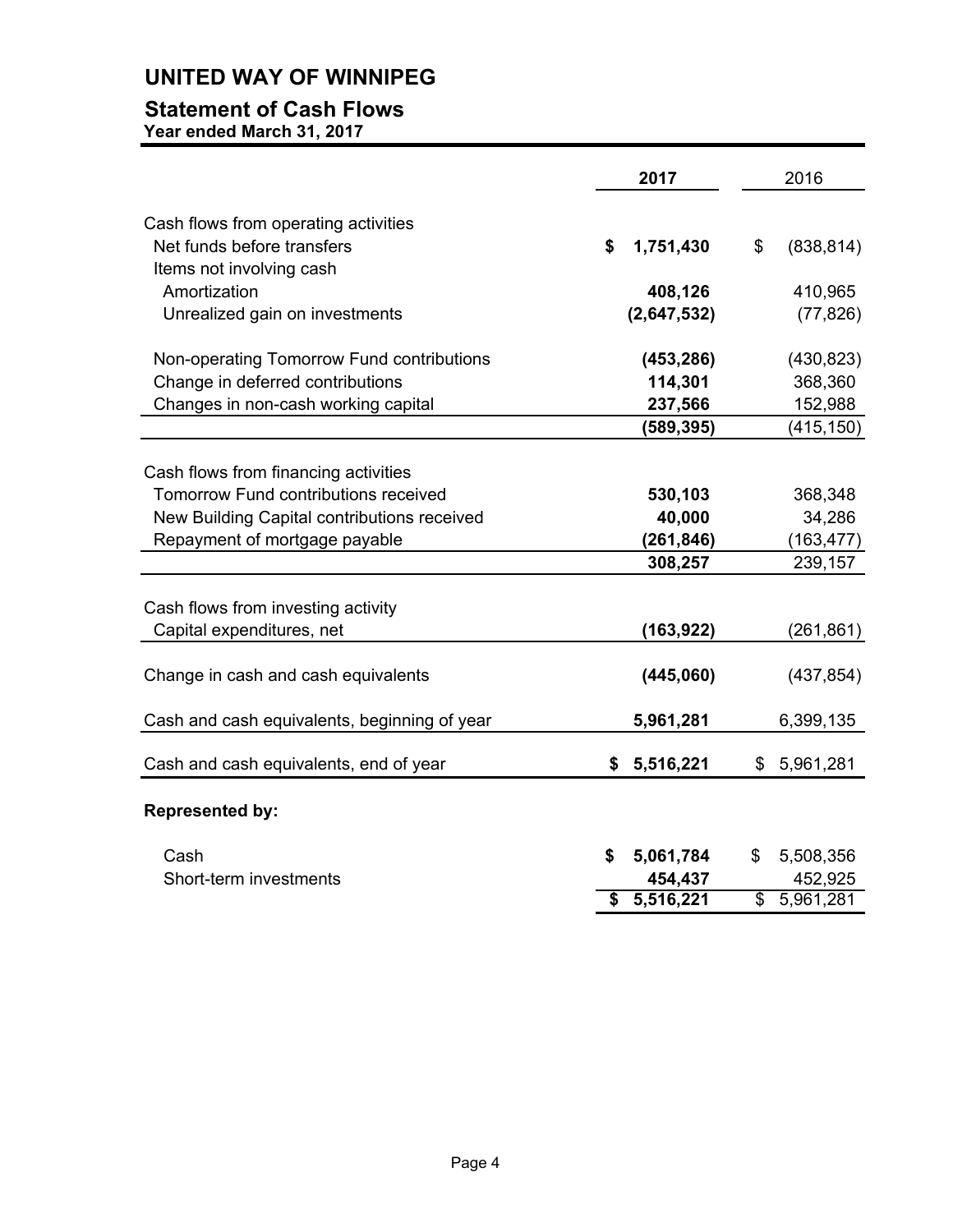### **1. PURPOSE OF THE ORGANIZATION**

United Way of Winnipeg (the "Organization") was incorporated in 1965 in response to the joint efforts of its founders, the Winnipeg Labour Council and the Winnipeg Chamber of Commerce.

United Way of Winnipeg is a non-profit, non-partisan, volunteer driven organization that engages and unites Winnipeggers in a shared effort to improve the quality of life and build a stronger, safer, more caring community for the benefit of everyone living in Winnipeg.

United Way of Winnipeg operates according to the highest standards of conduct consistent with its commitment to voluntarism, integrity, accountability, accessibility, being apolitical and having respect for donors, service providers and the users of service.

## **2. SIGNIFICANT ACCOUNTING POLICIES**

The financial statements have been prepared in accordance with Canadian accounting standards for not-for-profit organizations and reflect the following significant accounting policies:

#### *a) Contributed services*

A large number of people have volunteered significant amounts of their time to United Way of Winnipeg and its agencies. No objective basis is available to measure the value of this significant contribution and no amount has been reflected in these financial statements for these services.

#### *b) Revenue recognition*

The Organization follows the restricted fund method in which externally restricted contributions are recognized in the fund corresponding to the purpose for which they were contributed. Other restricted contributions received for funds not presented separately are deferred and recognized as revenue in the Community Fund in the year in which the related restriction is met.

Unrestricted campaign contributions, net of an allowance for uncollectible pledges, are recognized as revenue in the period in which the campaign is held.

Investment income is recorded as revenue of the Stabilization Fund. Investment income comprises interest from cash and cash equivalents, interest from short-term investments, interest from pooled investment funds, realized gains and losses on the sale of investments and unrealized appreciation and depreciation in the fair value of pooled investment funds.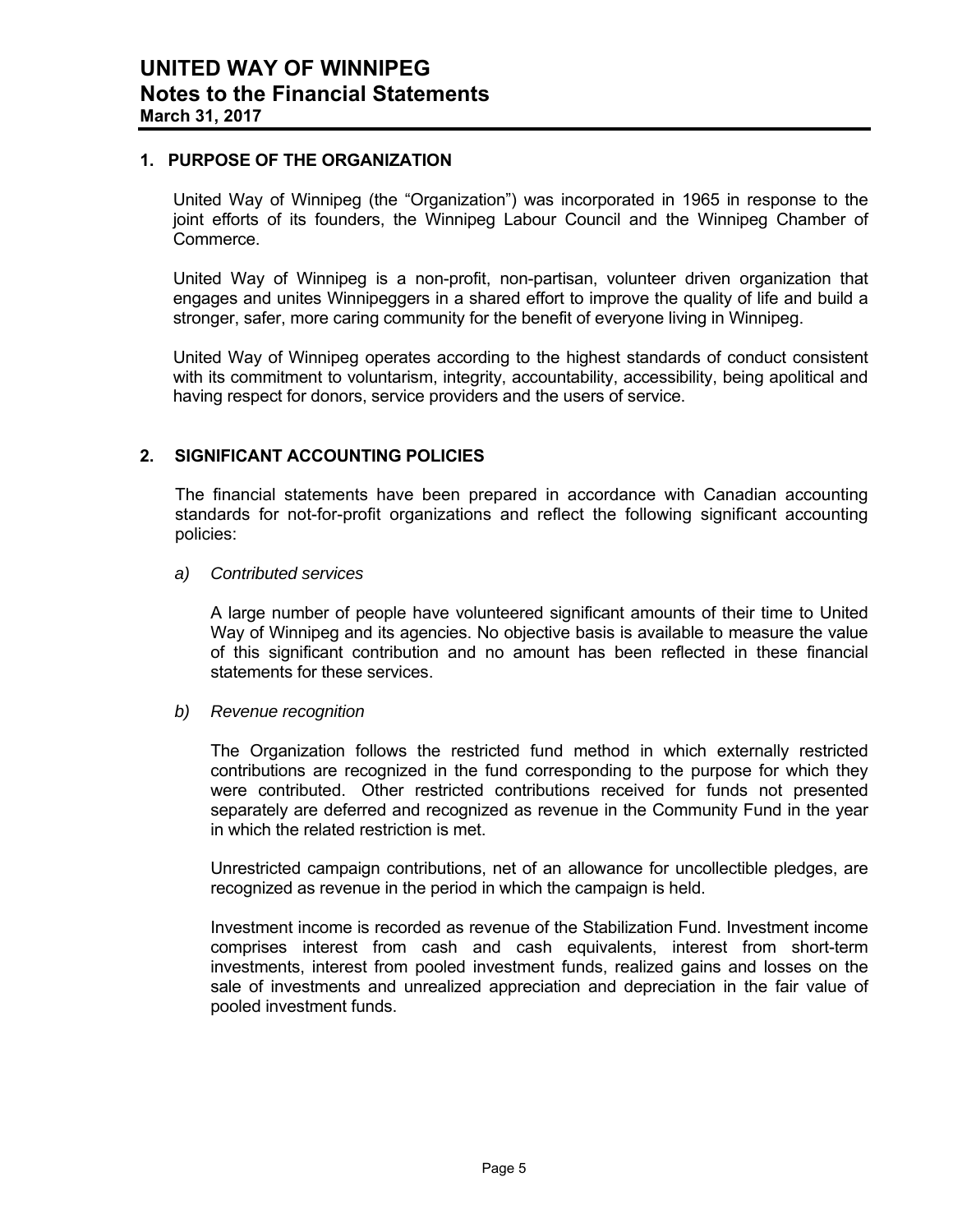## **2. SIGNIFICANT ACCOUNTING POLICIES (continued)**

#### *b) Revenue recognition (continued)*

On an annual basis, in conjunction with its annual budgeting process, the Board of Trustees approves an allocation of non-capitalized investment income from the Stabilization Fund to the Community Fund and Operating Fund. (A portion of the annual investment income equal to the Consumer Price Index is capitalized to the Tomorrow Fund on an annual basis – see Tomorrow Fund (Note 3). In this way, the Board of Trustees approves the use of investment returns to provide a stable flow of resources for community investment and operations.

Other revenues are recognized in the fund corresponding to the purpose for which they were contributed when persuasive evidence of an arrangement exists, the amount is fixed or determinable, and collection is reasonably assured. Where these amounts relate to pledges, the amount recorded is net of an allowance for uncollectible pledges.

United Way of Winnipeg is requested by certain employers and employee groups to act on behalf of their provincial and national campaigns by receiving funds and disbursing them on their behalf to other United Ways. Funds received and disbursed under these centrally coordinated campaigns are not included in the statement of community and operating activities and changes in fund balances. Total funds received and processed on behalf of other United Ways were \$1,028,416 (2016 - \$872,530).

Funds received by United Way of Winnipeg for campaigns centrally coordinated by other United Ways are included in the campaign revenue amount on the statement of community and operating activities and changes in fund balances.

*c) Fundraising Costs* 

Fundraising costs are recognized as an expense in the period in which they are incurred.

Payments to agencies are recognized as expenses following both program and financial approval by the Board of Trustees.

#### *d) Pledges receivable*

Contributions pledged, net of an allowance for uncollectible pledges, are recorded as receivables.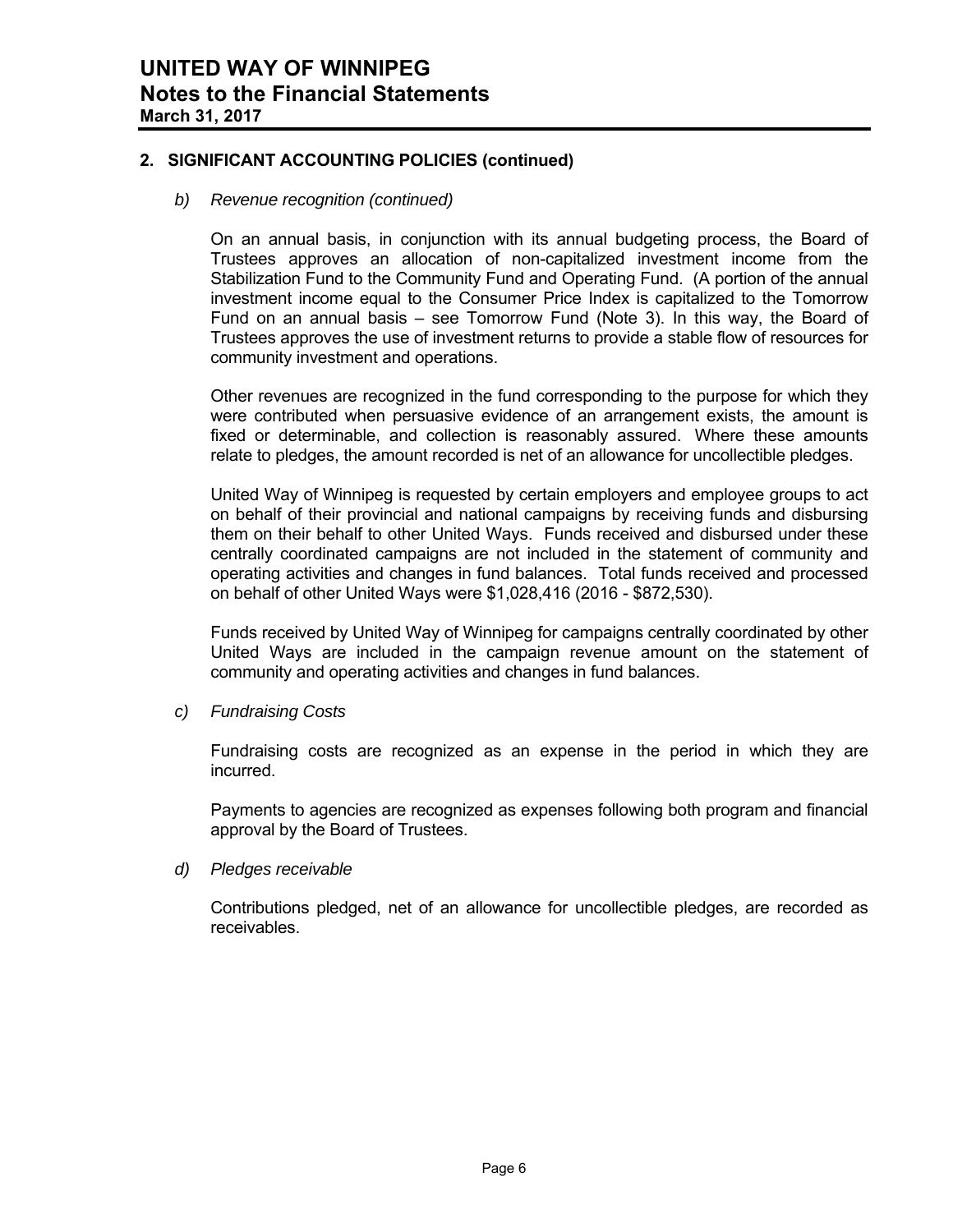## **2. SIGNIFICANT ACCOUNTING POLICIES (continued)**

#### *e) Capital assets*

Purchased capital assets are recorded at cost. Contributed capital assets are recorded at fair value at the date of contribution. Amortization is provided on a straight-line basis using the following rates:

| Furniture and fixtures | 10 years     |
|------------------------|--------------|
| Equipment              | 5 years      |
| Computer equipment     | 4 to 5 years |
| Computer software      | 3 to 4 years |
| Donation software      | 10 years     |
| Telecommunications     | 10 years     |

Costs reflected under the Building category are amortized based on the following components and rates on a straight-line basis:

| <b>Building</b>    | 50 years |
|--------------------|----------|
| Roof               | 25 years |
| <b>HVAC System</b> | 15 years |

#### *f) Use of estimates*

The preparation of financial statements in conformity with Canadian accounting standards for not-for-profit organizations requires management to make estimates and assumptions that affect the reported amounts of assets and liabilities and disclosures of contingent assets and liabilities at the date of the financial statements and the reported amounts of revenue and expenses during the reporting period. The significant estimates include the allowance for doubtful accounts and the useful life of capital assets. Actual results could differ from these estimates.

### *g) Financial instruments*

The Organization initially measures its financial assets and financial liabilities at fair value. The Organization subsequently measures all its financial assets and financial liabilities at amortized cost, except for investments in marketable securities that are quoted in an active market, which are measured at fair value. Changes in fair value are recognized in the statement of community and operating activities and changes in fund balances.

Financial assets measured at amortized cost include cash and pledges receivable.

Financial liabilities measured at amortized cost include accounts payable and accrued liabilities, mortgage payable, and other liabilities.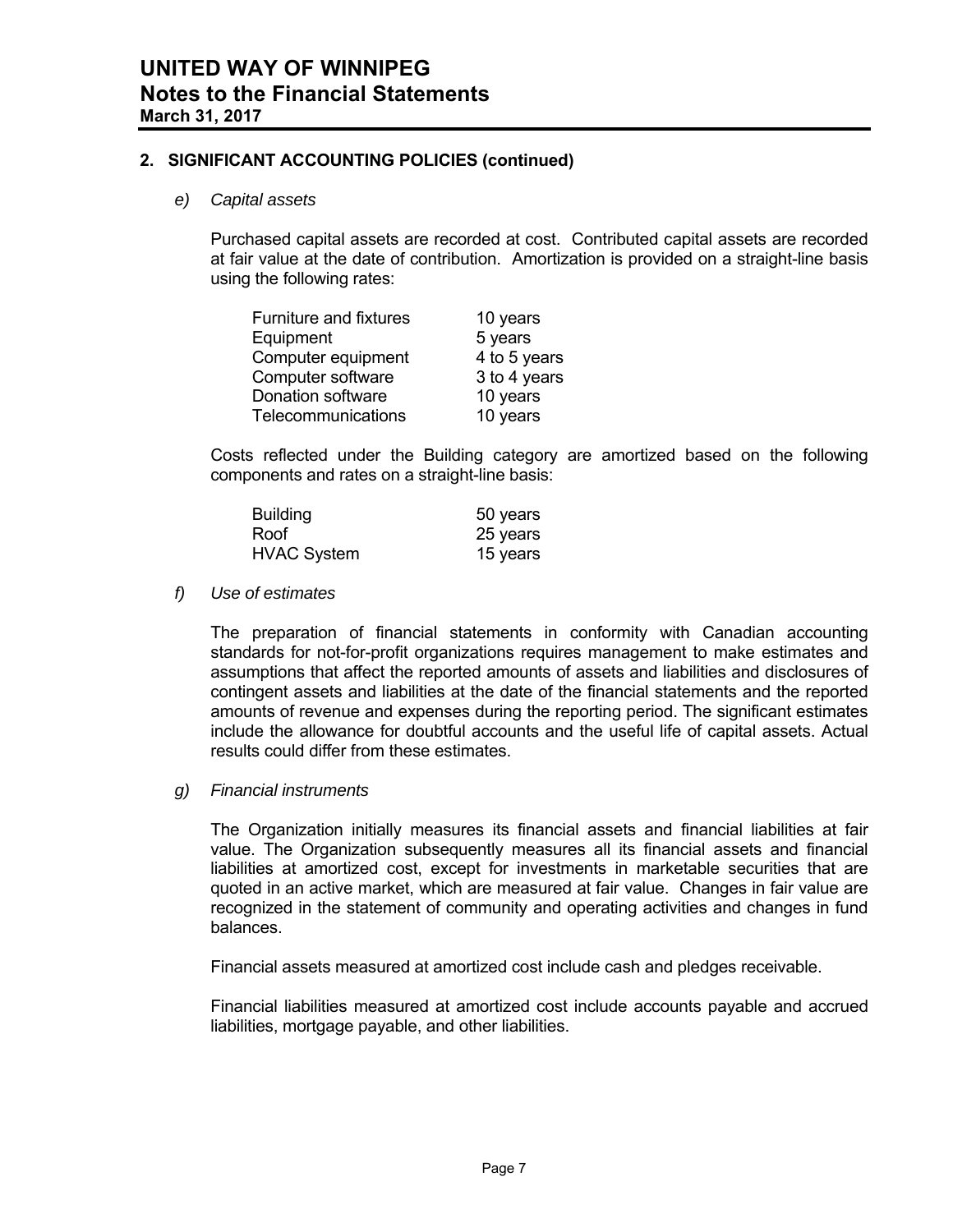## **2. SIGNIFICANT ACCOUNTING POLICIES (continued)**

#### *g) Financial instruments (continued)*

The Organization's financial assets measured at fair value include short-term investments and pooled investment funds. The fair values of these investments are determined by reference to the latest closing market value of each respective fund.

Financial assets are tested for impairment at the end of the reporting period if there are indications that the assets may be impaired.

#### *h) Allocation of expenses*

General management and operations expenses, along with general marketing and communication expenses, are allocated between Resource Development expenses and Community Investment management and administration expenses based on an analysis of time and effort to support these specific areas of the Organization.

## **3. NATURE OF FUND BALANCES**

#### *Community Fund*

 The source of the Community Fund is all resources dedicated or directed to supporting investments in the community including: donations to the annual campaign; program sponsorships; government and non-government grants; gifts-in-kind; and investment income allocated through the annual budgeting process. These resources may contain restrictions imposed by the donor or provider (i.e. allocation to a particular agency or investment in a particular program, initiative or area of service) or they may be unrestricted.

 The purpose of the Community Fund is the investment of unrestricted resources in the community through funding in accordance with partnership agreements and expenditures for community services, programs and/or initiatives which support sustainable community solutions to pressing social issues. Restricted resources will be allocated or expended in accordance with the directions of the donor.

The revenues presented in the 2017 Statement of Community and Operating Activities and Changes in Fund Balances include the proceeds of the 2016 Annual Campaign. In April of each year, the Organization's Board of Trustees approves the expenditure of these proceeds to support vital community services in Winnipeg. As a result, the associated community investment expense will be recorded in the year that will end on March 31, 2018.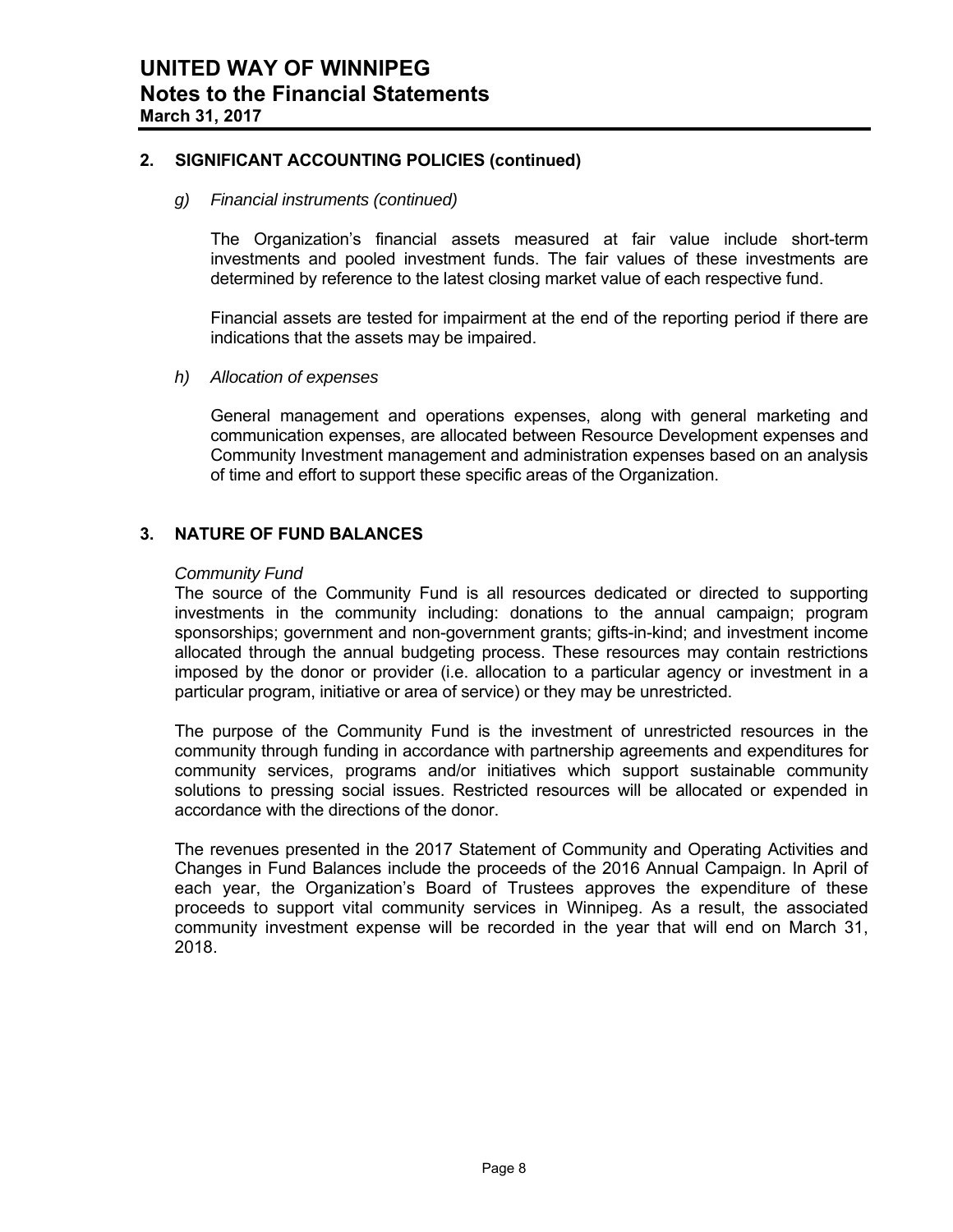## **3. NATURE OF FUND BALANCES (continued)**

#### *Operating Fund*

The source of the Operating Fund is the accumulation of resources dedicated or directed to cover the operating and development costs of United Way of Winnipeg including: Provincial funding; sponsorships; other government and non-government grants; special events; giftsin-kind; and investment income allocated through the annual budgeting process.

The purpose of the Operating Fund is expenditures on: resource development; management and administration; marketing and communication; administration of community investments; research and development and purchase of capital assets for operating purposes.

#### *Capital Assets Fund*

The Capital Assets Fund was established to record the investment in capital assets. The purchase price of operating capital assets is funded through transfers from the Operating Fund. The purchase price of the new building was funded by the Federal and Provincial Government, private capital contributions and the balance being mortgage financed. On an annual basis, amortization expense is charged to the Capital Assets Fund.

#### *Tomorrow Fund*

The source of the Tomorrow Fund is permanent capital gifts made by donors to provide ongoing benefit to the community and a portion of the investment income earned on the fund. These gifts may contain restrictions imposed by the donor (i.e. governing the use of investment income) or they may be unrestricted. Separate capital records are maintained for each capital gift to ensure that the directions of the donor are implemented accurately.

In order to preserve the purchasing power of the Tomorrow Fund, the portion of the annual investment income equal to the Consumer Price Index is capitalized to the Fund on an annual basis.

#### *Stabilization Fund*

The purpose of the Stabilization Fund is to support community service levels and United Way operations in special circumstances and to manage the use of investment income in order to provide a stable flow of resources for community investment and operations. Accordingly, changes in the market value of investment funds are reflected as income or loss from investments in the Stabilization Fund. On an annual basis, the Board of Trustees approves an allocation of investment income from the Stabilization Fund to the Community and Operating Funds. The amount of the allocation is based on the rate of return on investments experienced over the past five years. In addition, in accordance with policy, in any year where returns on investments are higher than the Board of Trustees approved allocation, the excess will serve as an additional increase to the Stabilization Fund.

#### *Building Fund*

The Building Fund was established to allow for funds to be set aside for future, significant repairs, maintenance and replacement costs related to United Way of Winnipeg's building at 580 Main Street.

The source of the Building Fund is annual transfers from the Operating Fund allocated through the annual budgeting process; to cover costs including, but not limited to, roof repairs/replacement, window replacement, HVAC systems etc.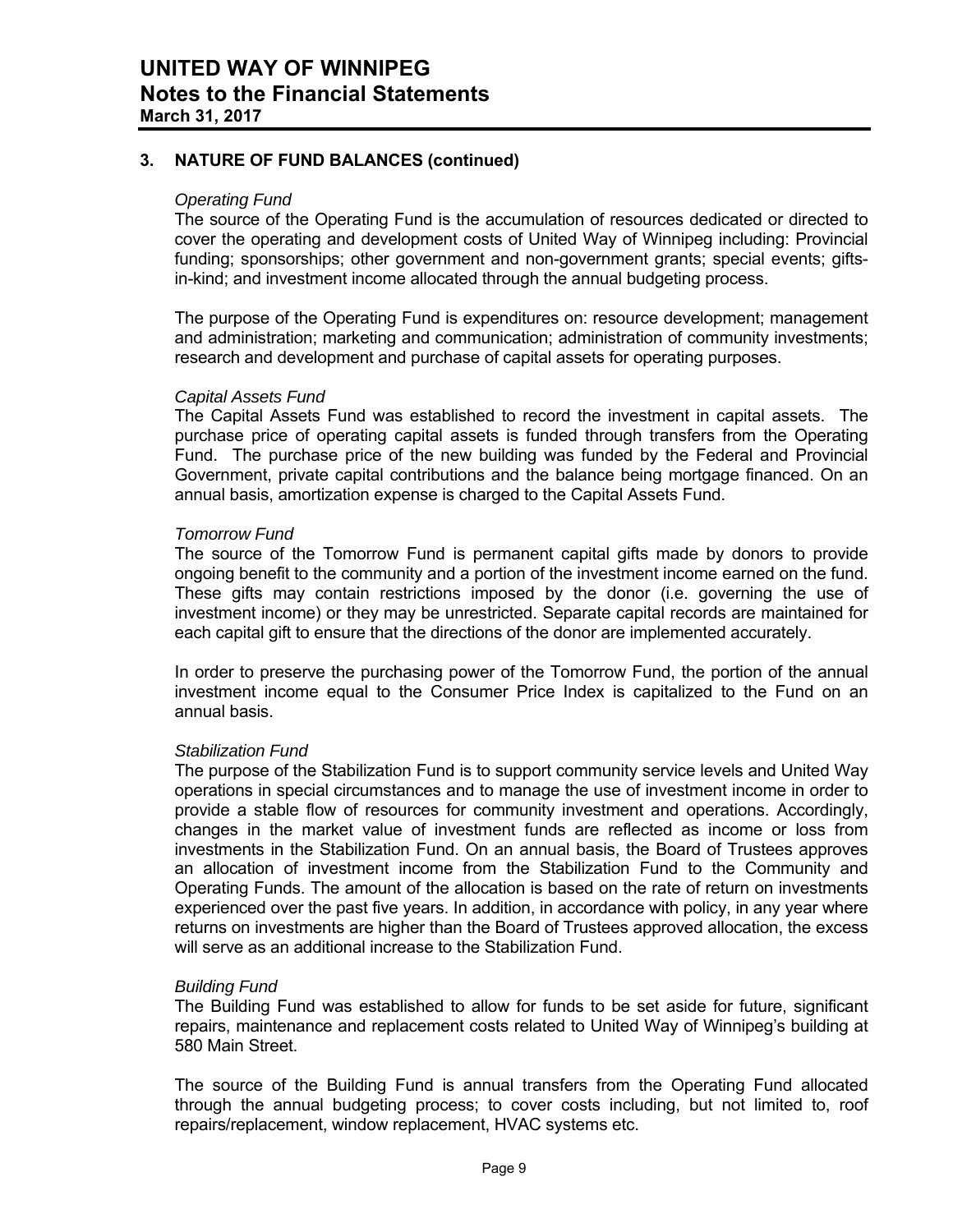## **3. NATURE OF FUND BALANCES (continued)**

During the year, the Board of Trustees approved the following interfund transfers in accordance with the above fund policies.

| Interfund Transfers                                                                                                                                                                 | Community<br>Fund | Operating<br>Fund                                 | Capital<br>Asset Fund | Tomorrow<br>Fund |                                                                  | <b>Building</b><br>Fund |
|-------------------------------------------------------------------------------------------------------------------------------------------------------------------------------------|-------------------|---------------------------------------------------|-----------------------|------------------|------------------------------------------------------------------|-------------------------|
| <b>Transfer of Stabilization Funds:</b><br>Investment Income<br><b>CRM Project</b><br><b>Business Development</b><br>50 <sup>th</sup> Anniversary<br><b>Family Resource Centres</b> | \$421.877         | \$539.749<br>95.803<br>153.327<br>2.462<br>61,678 | \$                    | \$180,715        | \$(1,142,341)<br>(95, 803)<br>(153, 327)<br>(2,462)<br>(61, 678) | \$<br>$\overline{a}$    |
| <b>Transfer of Operating Funds:</b><br>Capital Assets Fund<br><b>Transfer of Operating Funds:</b>                                                                                   |                   | (163, 922)                                        | 163,922               |                  |                                                                  |                         |
| <b>Building Fund</b>                                                                                                                                                                |                   | (25,000)                                          |                       |                  |                                                                  | 25,000                  |
|                                                                                                                                                                                     | \$421,877         | \$664.097                                         | \$163.922             | \$180.715        | \$(1.455.611)                                                    | \$25,000                |

## **4. CASH AND INVESTMENTS**

|    |                                                           | 2017                           |    | 2016                               |
|----|-----------------------------------------------------------|--------------------------------|----|------------------------------------|
|    | Cash<br>Short-term investments<br>Pooled investment funds | \$<br>5,061,784<br>454,437     | S. | 5,508,356<br>452,925<br>25,662,795 |
|    |                                                           | \$<br>28,310,327<br>33,826,548 |    | \$ 31,624,076                      |
| 5. | <b>PLEDGES RECEIVABLE</b>                                 | 2017                           |    | 2016                               |

| Current campaign pledges                 | S | 8,800,560   | 9,130,435<br>S. |
|------------------------------------------|---|-------------|-----------------|
| Prior campaign pledges                   |   | 918,256     | 1,122,882       |
| Other pledges                            |   | 178,745     | 226,126         |
| Province of Manitoba grants              |   | 2,115,050   | ۰               |
| Other miscellaneous receivables          |   | 1,968,619   | 1,790,529       |
|                                          |   | 13,981,230  | 12,269,972      |
| Less allowance for uncollectible pledges |   | (1,500,000) | (1,500,000)     |
|                                          |   | 12,481,230  | \$10,769,972    |
|                                          |   |             |                 |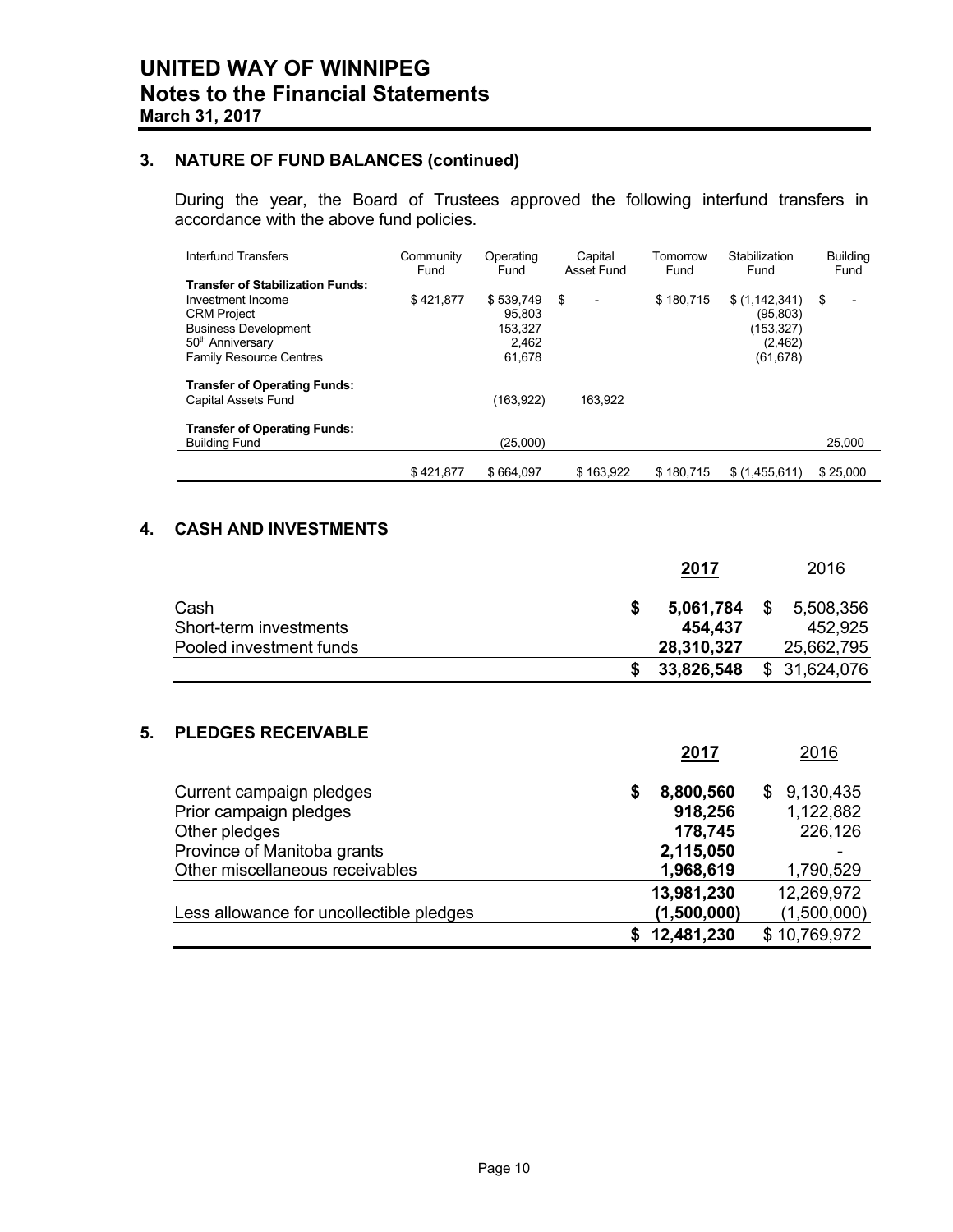## **UNITED WAY OF WINNIPEG Notes to the Financial Statements March 31, 2017**

## **6. CAPITAL ASSETS**

|                               |               | 2017                        |               | 2016                        |
|-------------------------------|---------------|-----------------------------|---------------|-----------------------------|
|                               | Cost          | Accumulated<br>Amortization | Cost          | Accumulated<br>Amortization |
| <b>Furniture and fixtures</b> | \$<br>704,686 | \$<br>481,106               | 699,766<br>\$ | \$418,902                   |
| Equipment                     | 15,297        | 15,297                      | 15,297        | 15,297                      |
| Computer equipment            | 951,436       | 830,525                     | 895,986       | 769,487                     |
| Computer software             | 1,289,176     | 1,278,509                   | 1,281,428     | 1,274,358                   |
| Donation software             | 839,390       | 205,383                     | 743,587       | 126,180                     |
| <b>Telecommunications</b>     | 94,856        | 61,656                      | 94,856        | 52,171                      |
| Land                          | 523,283       |                             | 523,283       |                             |
| <b>Building</b>               | 8,446,960     | 1,248,807                   | 8,446,960     | 1,056,763                   |
|                               | 12,865,084    | 4,121,283                   | 12,701,163    | 3,713,158                   |
| Cost less accumulated         |               |                             |               |                             |
| amortization                  |               | 8,743,801                   | \$8,988,005   |                             |

## **7. GOVERNMENT REMITTANCES PAYABLE**

 Included in accounts payable and accrued liabilities at March 31, 2017 is \$47,524 of property taxes owing and payroll remittances (2016 - \$44,871).

## **8. MORTGAGE PAYABLE**

 United Way of Winnipeg has a commercial mortgage loan with Cambrian Credit Union for a 60 month term (maturing June 30, 2021) and an 87 month amortization. The loan bears interest at a fixed rate of 3.70% (2016 – floating rate of prime + 1.00%, which as of March 31, 2016 was 3.70%).

 Amounts outstanding under the loan are repayable on demand. However, unless and otherwise demanded, blended monthly principal and interest payments of \$18,765 are required on the  $1<sup>st</sup>$  of every month. No donor dollars from the annual campaign are used towards the financing costs of the mortgage.

 The loan is secured by a first fixed charge over the commercial property located at 580 Main Street and a general security agreement providing a first floating charge over United Way of Winnipeg's assets related specifically to this project.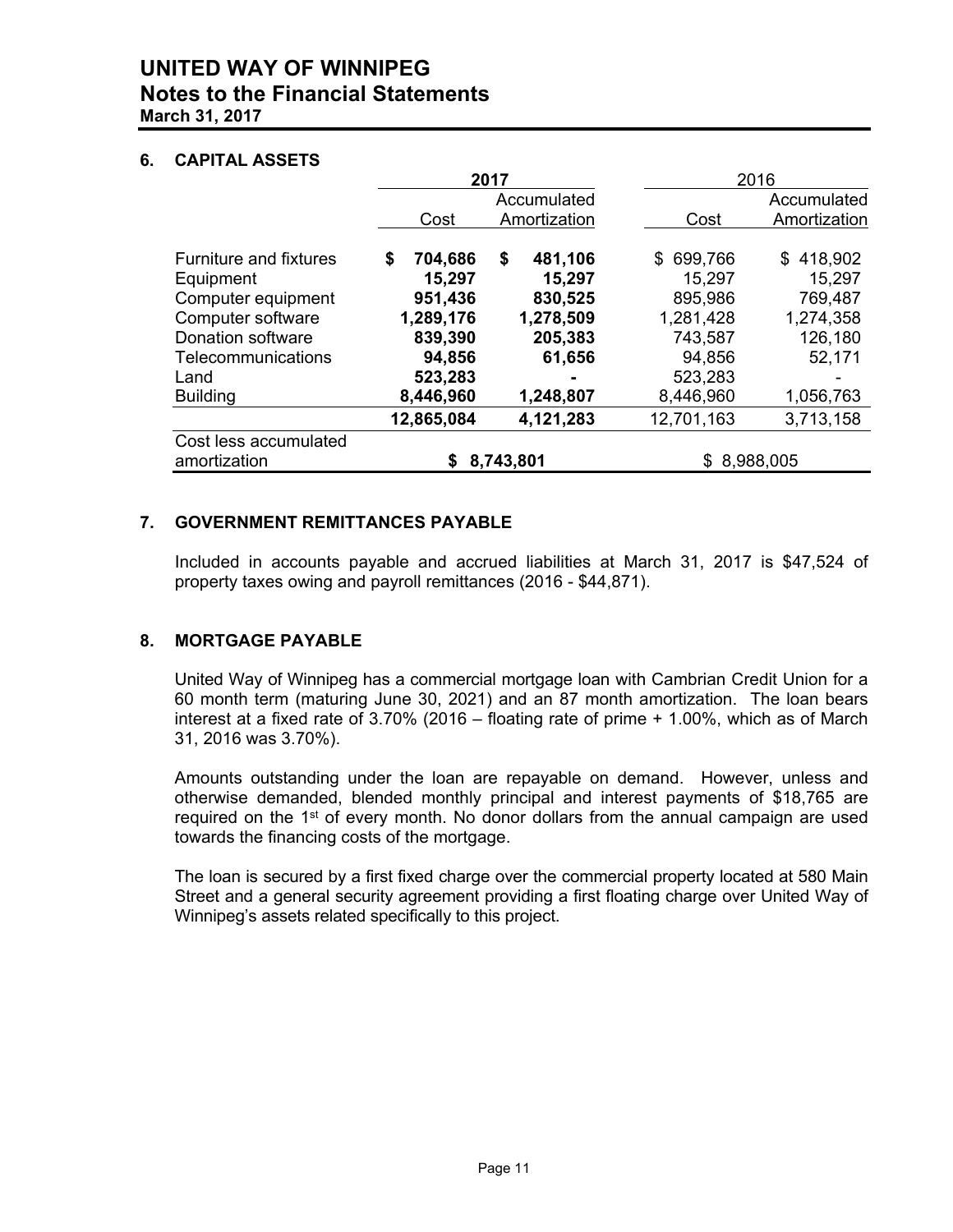## **8. MORTGAGE PAYABLE (continued)**

 The construction of the commercial property located at 580 Main Street was financed by way of:

- A commercial loan, which as at March 31, 2017 is \$1,289,024;
- Government contributions of \$5,389,958 from Canada Manitoba Infrastructure; and
- \$1,810,000 of capital campaign donation pledges.

As at March 31, 2017, there is approximately \$40,000 (2016 - \$80,000) in outstanding capital campaign monies to be applied against the mortgage, all related to pledge receivables.

## **9. DEFERRED CONTRIBUTIONS**

Deferred contributions reflect externally restricted contributions that include donor directed donations to specific registered charities, grants for specific purposes from private donors, and unspent funding received for the Winnipeg Boldness Project of \$629,187 (2016 - \$759,196).

#### **10. OTHER LIABILITIES**

Other liabilities include funds payable to other United Ways of \$1,031,643 (2016 - \$1,030,303) and deferred revenue related to the For Every Family (FEF) Initiative of \$2,043,906 (see Note 14).

## **11. FINANCIAL INSTRUMENTS**

United Way of Winnipeg actively manages the risks that arise from its use of financial instruments by adhering to its Board approved Asset Investment, Management and Governance Policy. This policy outlines the objectives, parameters and constraints of United Way's investing activities and prescribes limits around the quality and concentration of investments held by United Way. United Way's investment manager is responsible for recommending a proposed asset mix within the targets set for each asset class in the Investment Policy.

#### *a) Credit risk*

Credit risk exists where a significant portion of the portfolio is invested in securities which have similar characteristics or which are expected to follow similar variations relating to economic or political conditions. The risk of excess concentration is mitigated by an investment policy established by the Board of Trustees, which sets out various investment thresholds. The portfolio, which is managed by an external investment manager, includes the following concentrations: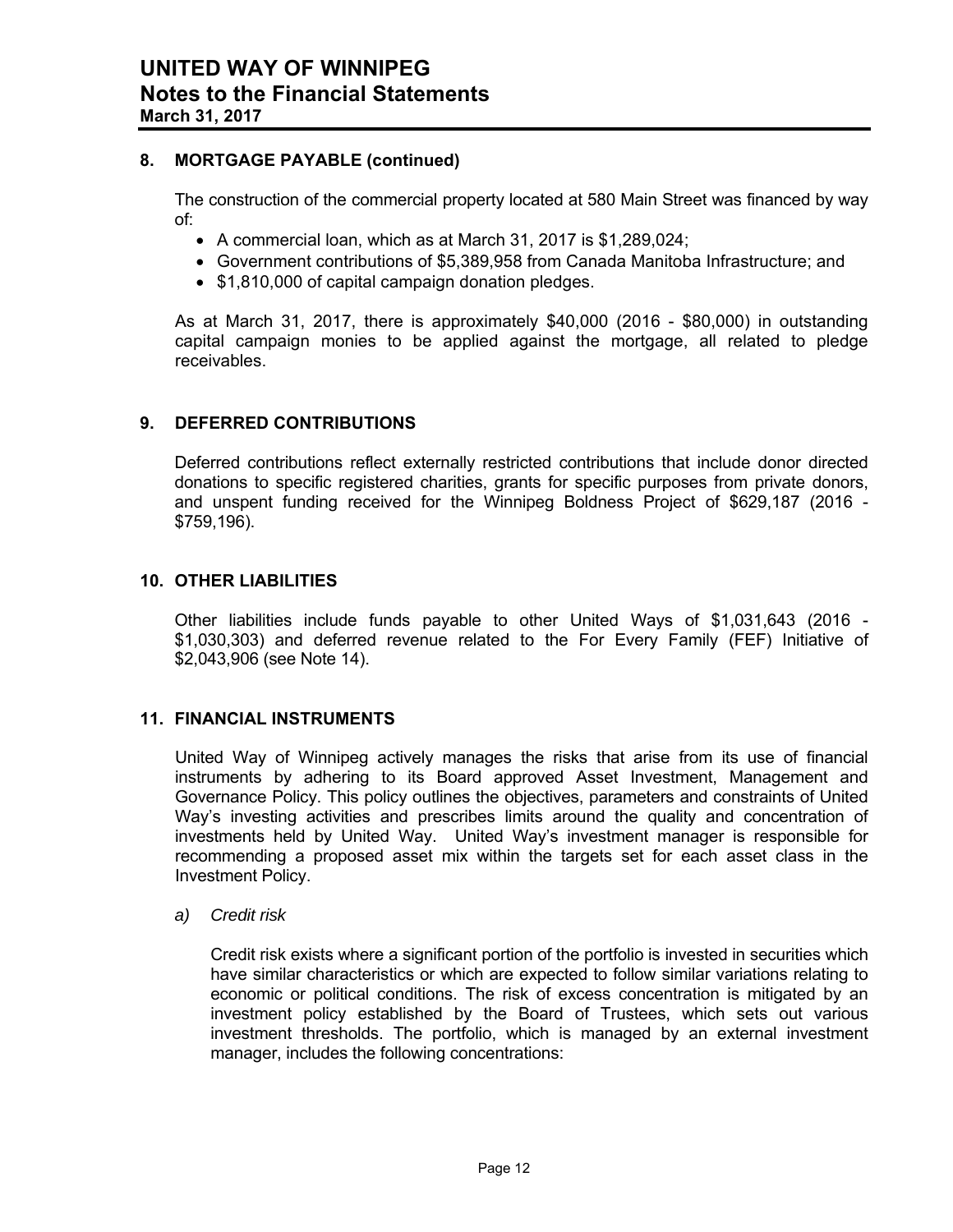## **11. FINANCIAL INSTRUMENTS (continued)**

*a) Credit risk (continued)* 

## **Pooled Investment Funds**

| Corporate/Government Bond Funds   | 10.8%  | 3,062,264    |
|-----------------------------------|--------|--------------|
| <b>Canadian Equity Funds</b>      | 28.1%  | 7,951,934    |
| <b>Canadian Real Estate Funds</b> | 14.6%  | 4,144,329    |
| Mortgage Funds                    | 21.6%  | 6,121,998    |
| U.S. Equity Funds                 | 8.1%   | 2,286,378    |
| U.S. Dividends                    | 5.1%   | 1,431,072    |
| <b>International Equity Funds</b> | 7.3%   | 2,074,518    |
| <b>Emerging Markets Fund</b>      | 4.4%   | 1,237,834    |
|                                   | 100.0% | \$28,310,327 |

#### *b) Market risk*

Market risk is the potential for financial loss to United Way from changes in the values of its financial instruments due to changes in interest rates, currency exchange rates or equity prices. United Way's investments are subject to normal market fluctuations and to the risk inherent in investment in capital markets.

#### Interest rate risk

Interest rate risk is the risk that the fair value or future cash flows from a financial instrument will fluctuate because of changes in interest rates. United Way is exposed to this risk through its investments and long-term liabilities (mortgage). United Way manages this risk by holding a diversified investment portfolio and using a professional investment advisor, as well as regular monitoring of its mortgage and interest rates. This resulted in United Way locking its mortgage in for a 5-year fixed term during 2016-2017.

#### Foreign currency risk

Foreign currency exposure arises from the Organization's holdings of foreign securities. The amount of foreign securities held at March 31, 2017 is set out in Note 11 (a). The objective of United Way's investment policy is to manage currency risk by maintaining a diversified portfolio. The Organization does not engage in hedging transactions to reduce its exposure to foreign currency fluctuations.

#### Equity price risk

Equity price risk is the risk that the value of United Way's financial instruments will fluctuate due to changes in market prices. United Way is exposed to equity price risk because of its investment in index pooled funds. The objective of the Organization's investment policy is to manage equity price risk through its asset mix parameters and maintaining a diversified portfolio. The performance of United Way's investments is monitored by measuring against a benchmark consisting of relative weightings of TSX, S&P, FTSE TMX Canada Universe Bond Index.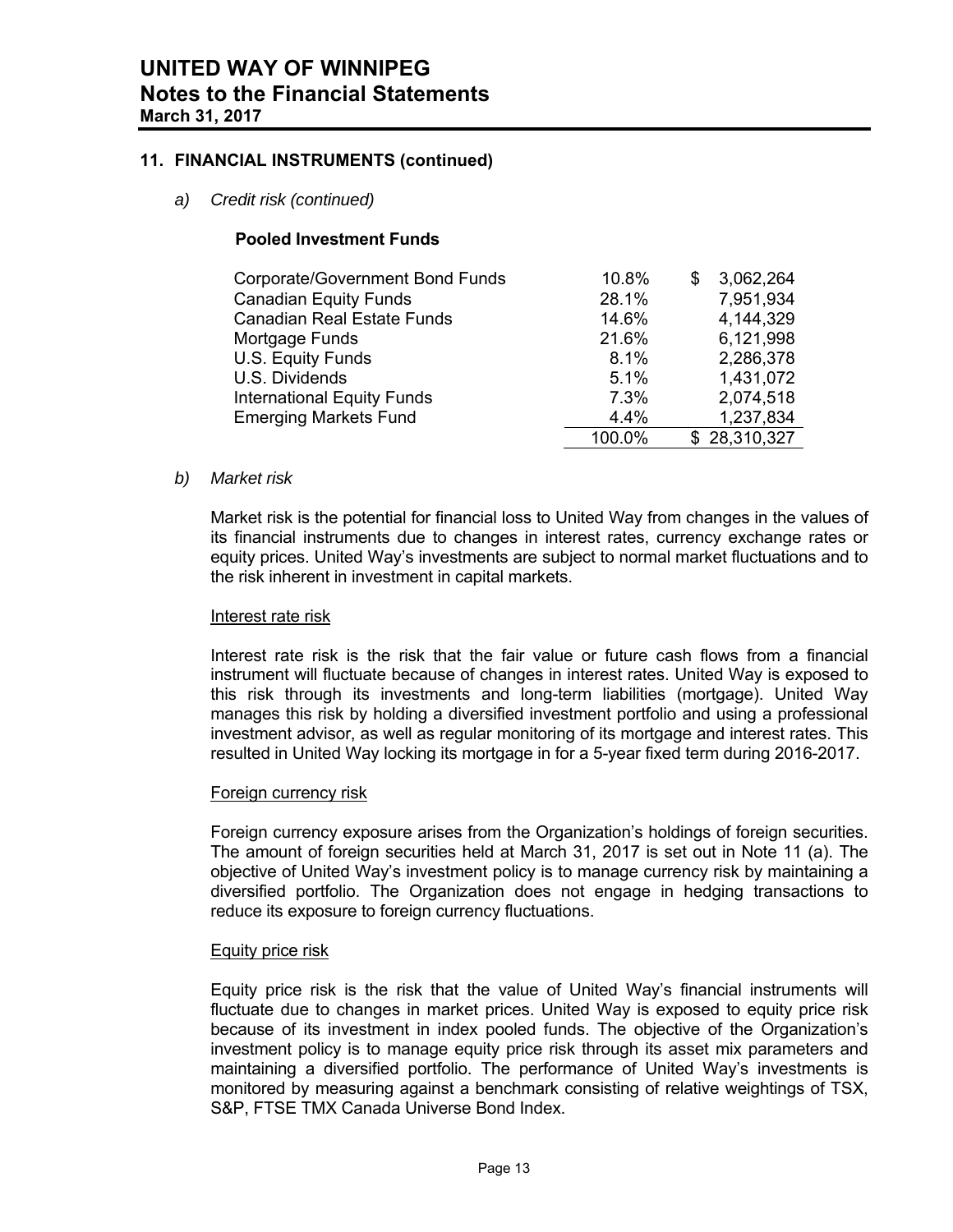### **12. PENSION PLAN**

 The employees of United Way of Winnipeg are members of the Community Agencies Retirement Plan, a multi-employer, defined benefit pension plan, covering eligible members of participating community agencies in Manitoba.

 The Plan is registered under the Pension Benefits Act of Manitoba and is funded by employee and agency matching contributions. The contributions are based on each employee's salary. At least every three years an actuarial valuation is performed to determine if the contributions are adequate to finance the benefits accruing under the Plan and finance the amortization of any unfunded liabilities. Should contributions on a matching basis prove to be inadequate, then special payments are required to be made by the agencies.

 An actuarial valuation prepared as at December 31, 2015 estimated that, on the basis of the data, assumptions and methods employed in the valuation, the current contribution rates are adequate to finance all membership service benefits accrued to that date.

 In November 2015 the Province has allowed the Plan to opt out of solvency funding requirements of the Pension Act. This exemption will reduce the risk to members' benefits and the future of the Plan that can be caused by the volatility of the markets and historically low interest rates.

While the Community Agencies Retirement Plan is a defined benefit pension plan, it is accounted for as a defined contribution plan – given that it is a multi-employer plan which makes it difficult to differentiate United Way of Winnipeg's portion. United Way of Winnipeg's pension contribution and expense for the year was \$351,741 (2016 - \$327,547).

## **13. THE WINNIPEG BOLDNESS PROJECT**

 The Winnipeg Boldness Project was established to support innovations in the design and delivery of breakthrough approaches to early childhood development in the Point Douglas Community area. A Stewardship Group was put into place to act as a guiding body for the project, which provides direction and accountability while encouraging collaboration and knowledge sharing from some of Winnipeg's most experienced members of the non-profit and business community.

 The Winnipeg Boldness Project falls under the umbrella of United Way of Winnipeg, which provides administrative, fundraising and financial organizational support for the project. Contributions received for The Winnipeg Boldness Project are deferred and recognized in revenue of the Community Fund in the period in which the related expenses are incurred.